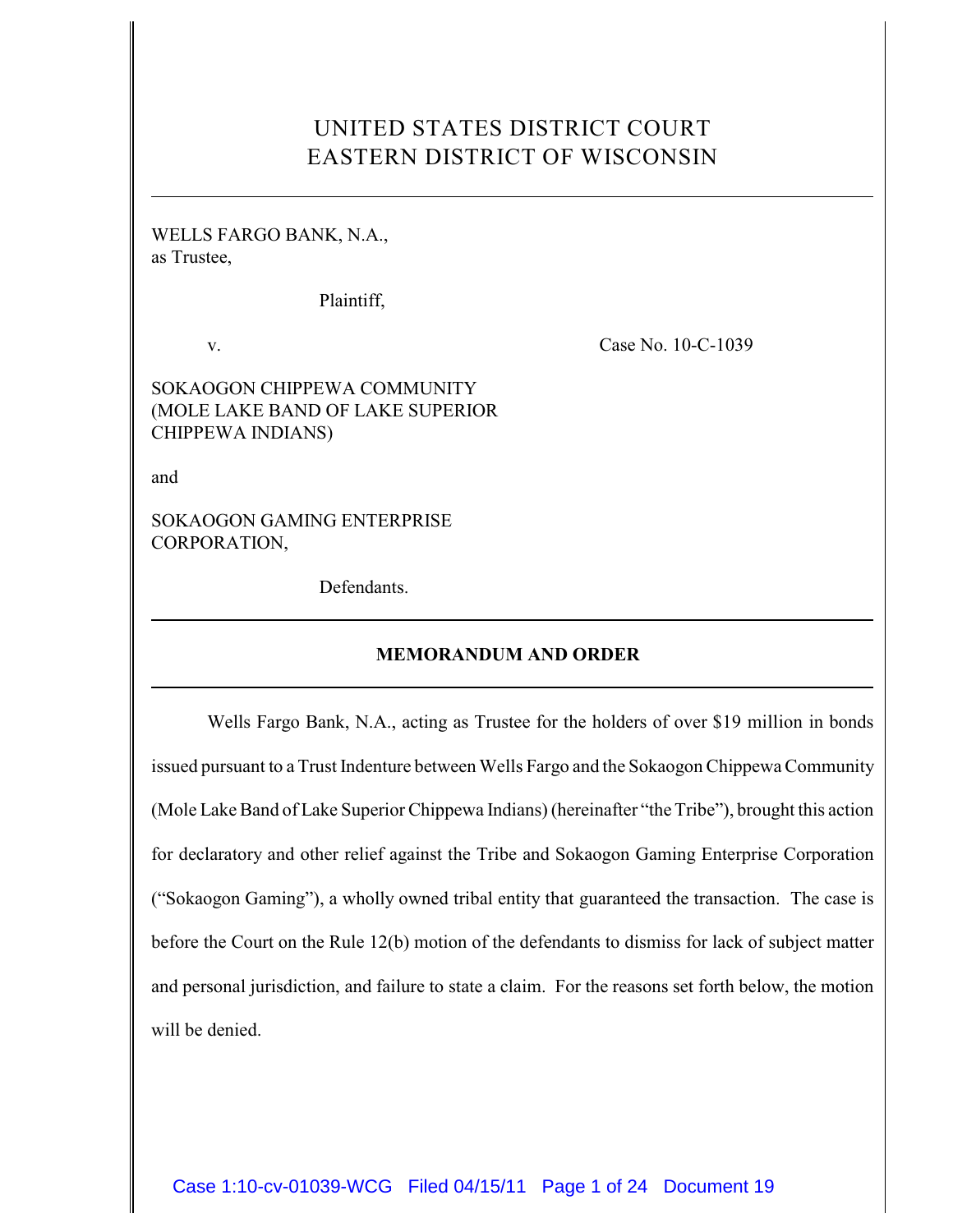#### **BACKGROUND**

## **A. Factual Allegations in the Complaint**

The following factual allegations are taken directly from the plaintiff's complaint and are accepted as true for the purpose of this motion to dismiss. *Ameritech Corp. v. McCann,* 297 F.3d 582, 585 (7th Cir. 2002). On or about January 20, 2006, the Tribe issued \$19.165 million in bonds in order to refinance existing debt and fund improvements in tribal land (the "Series 2006 Bond Transaction"). The bonds were issued pursuant to a Trust Indenture between the Tribe and Wells Fargo Bank. (Compl. ¶ 9.) The Indenture named Wells Fargo as the Trustee for the bondholders and authorized the Trustee to act on behalf of the bondholders. In essence, "the Series 2006 Bond Transaction, as reflected in the various agreements entered into by the parties, and by the various representations and warranties offered bythe Tribe, was a loan transaction whereby \$19 million was loaned to the Tribe, and the Tribe promised to repay that \$19 million over a period of years, with interest." (Compl. ¶ 20.) The Bonds reflected the Tribe's obligation to repay its debt, and the Indenture, which the Tribe entered into as part of the consideration for the loan, set forth the manner in which the loan would be repaid and the consequences of the Tribe's default. (Compl. ¶ 22.) As a condition precedent to purchasing the Bonds, Wells Fargo required the Tribe to waive its sovereign immunity as it related to the Series 2006 Bond Transaction and consent to jurisdiction in both Wisconsin federal and state courts. (Compl. ¶ 12.)

Waivers of sovereign immunity were contained in two separate resolutions enacted by the Tribal Council and in various documents related to the transaction. In an initial 2005 resolution authorizing the Tribe to obtain the financing, the Tribal Council stated in part: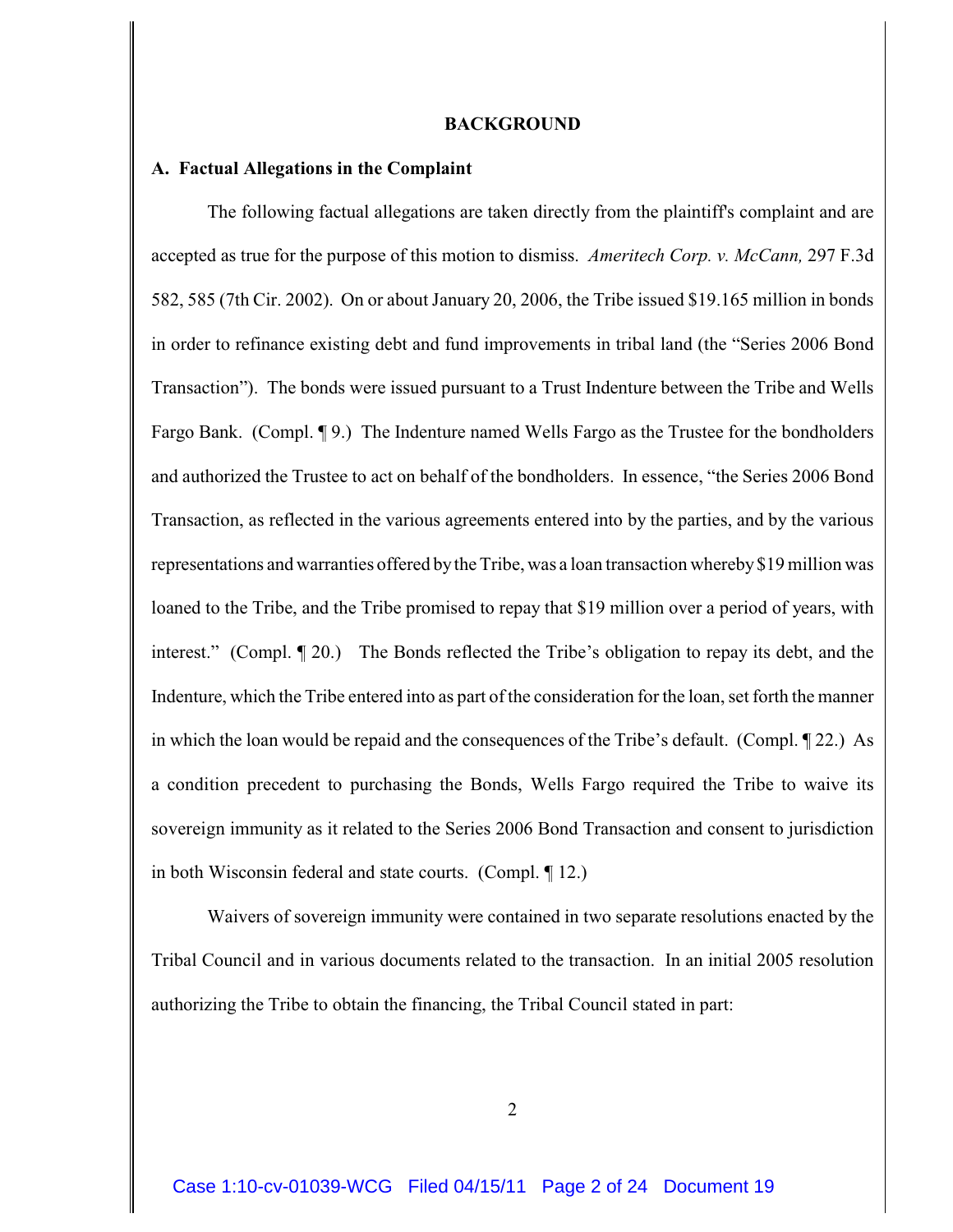The Tribe hereby expressly waives its sovereign immunity from suit and any requirement for exhaustion of tribal remedies should an action be commenced on this Resolution or regarding the subject matter of this Resolution. The Tribe expressly consents to the levy of judgment or attachment of the Pledged Casino Revenues wherever located or maintained, including within the boundaries of the Tribe's Reservation, by the appropriate federal or state court.

(Compl. ¶ 18.) A separate Bond Resolution passed by the Tribal Council in 2006 stated in relevant

part:

1.10 To assure the successful placement and sale of the Series 2006 Bonds, the Tribe and the Casino Enterprises will agree to various legal provisions (the "Legal Provisions") that will provide for (a) a limited waiver of sovereign immunity with respect to suits or other legal actions or proceedings arising because of disputes related to the Series 2006 Bonds or the foregoing named documents or other agreements related thereto, (b) consent by the Tribe and Casino Enterprise to jurisdiction of state and federal courts over such disputes and the enforcement of remedies related thereto, and (c) consent by the Tribe and Casino Enterprise to apply the laws of a given state in the interpretation of the foregoing documents.

\* \* \*

3.1 The Tribe hereby expressly waives its sovereign immunity from suit and any requirement for exhaustion of tribal remedies should an action be commenced on this Resolution or the Indenture, the Guaranty, the Tax Exemption Agreement, the Private Placement Agreement or the Limited Offering Memorandum, or regarding the subject matter thereof.

(Compl. 17.) Similar language was included in each Series 2006 Bond, the Indenture, and the Offering Memorandum. The Tribe's counsel, Michael Best & Friedrich, LLP, confirmed that the Tribe and Sokaogon Gaming waived their sovereign immunity and that such waiver was valid and enforceable against the Tribe and Casino Enterprise. (Compl. ¶¶ 13-16.)

The Indenture required the Tribe to pay the Trustee a portion of the principal and interest on the Bonds on the 25th of each month. It also required the Tribe to spend at least \$1million every two years for capital improvements to the Casino Facility operated by Sokaogon Gaming. To insure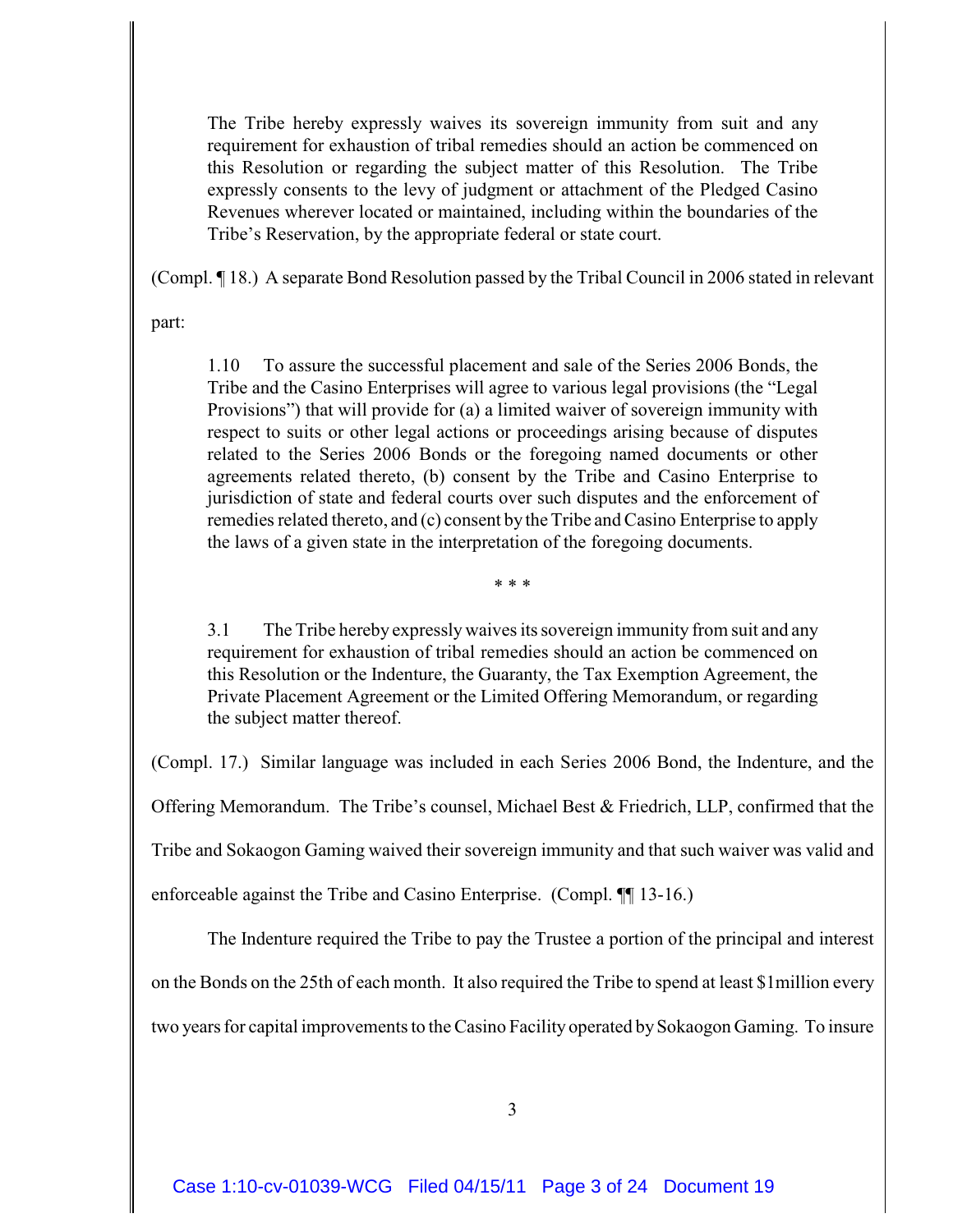compliance with this provision, the Indenture required the Tribe to deposit \$41,667 into a Capital Expenditure Fund each month. (Compl.  $\P$  23, 26.) Failure to make the required payments or deposits constituted a default under the Indenture.

"To secure its obligations under the Indenture and Bonds, and as a material inducement for the issuance and purchase of the Bonds, the Tribe granted the Trustee a "first priority lien on and pledge of all right, title and interest in and to the Gross Revenue of the Casino Facility remaining after payment of Operating Expenses of the Casino Facility (the 'Pledged Casino Revenues')." (Compl. ¶ 31.) The Pledged Casino Revenues also included investment earnings on Gross Revenues. The Trustee perfected its first priority lien on the Pledged Casino Revenue by filing a CCC-1 financing statement with both the Wisconsin Secretary of State and the Washington, D.C., Recorder of Deeds. (Compl. ¶ 32-33.)

Sokaogon Gaming, the business arm of the Tribe, agreed to guarantee the Tribe's performance under the Indenture and Bonds. (Compl. ¶ 34.) Sokaogon Gaming gave the Trustee an absolute and unconditional guaranty, and likewise waived its sovereign immunity and granted the Trustee a first priority lien on and pledge of all right, title and interest it held in the Pledged Casino Revenues. (Compl. ¶¶ 35-40.) The Trustee perfected the first priority lien on the Pledged Casino Revenues given by Sokaogon Gaming by likewise filing a UCC-1 financing statement with the Wisconsin Secretary of State and the Washington, D.C., Recorder of Deeds. (Compl. ¶ 41.)

The Tribe's Bonds were purchased on or about January 20, 2006, and the \$19 million was deposited with the Trustee. The Trustee then distributed the funds to the Tribe, which accepted and utilized the funds for various purposes, including acquisition of land and mineral rights, construction of a facility for youth programs, expansion of the Tribe's Casino Facility, acquisition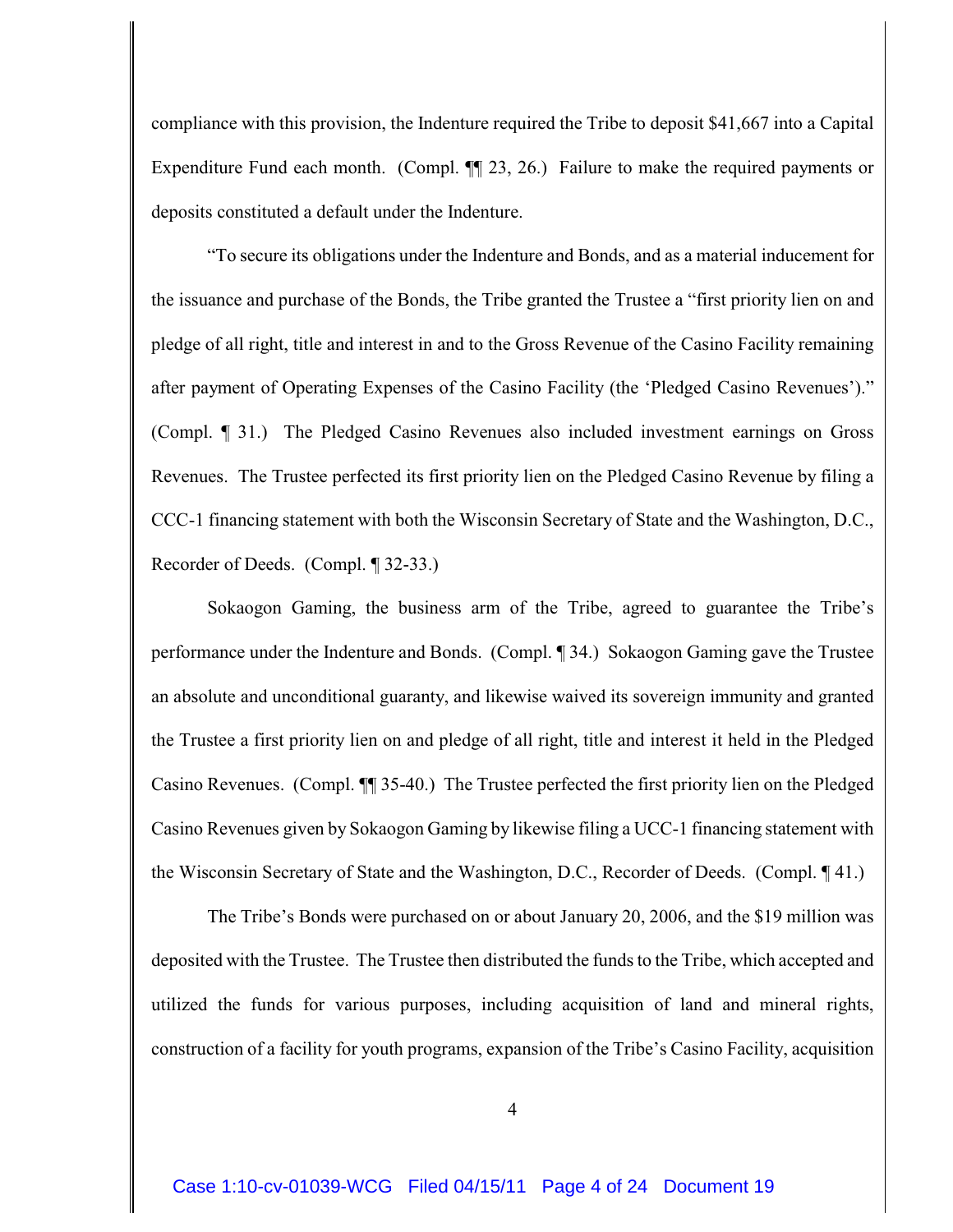of equipment and other improvements, and refinancing of existing indebtedness. (Compl. ¶¶ 46- 47.)

From January 2006 to October 2008, the Tribe complied with the terms of its agreements and representations. In November and December 2008, however, the Tribe failed to make its principal and interest payments on the Bonds and the required deposits into the Capital Expenditure Account. (Compl. ¶¶ 49-50.) The Trustee provided written notice to the Tribe of these defaults, but the Tribe made only a few partial payments of debt service for the Bonds thereafter. Since October of 2009, the Tribe has not made a single payment. (Compl. ¶¶ 52-54.) Since November of 2008 the Tribe has failed to make the required deposits to the Capital Expenditure account. Despite its guaranty, Sokaogon Gaming has also failed to make any payments. (Compl. ¶ 59.) During the course of conversations about its failure to make the required payments, the Tribe and Sokaogon Gaming, through counsel, have explained to the Trustee that they have chosen to apply Pledged Casino Revenues to other purposes instead of fulfilling their debt obligations. (Compl. ¶ 60.) On July 23, 2009, the Trustee notified the Tribe that it was exercising its right under the Indenture to accelerate the maturity of the Bonds and declare all principal and interest immediately due and owing, making the entire \$19 million due and owing. (Compl. ¶ 61-64.)

The entire amount remains outstanding, and neither the Tribe nor Sokaogon Gaming have made any payments to the Trustee. Instead of paying the Tribe's obligations, Sokaogon Gaming is using the Pledged Casino Revenues to pay off a business note it gave Chippewa Valley Bank to fund the construction of a hotel near the casino (the "Hotel Loan") in violation of the Indenture. The Hotel Loan is secured by a mortgage in various properties owned by the Tribe and grants Chippewa Valley Bank a security interest in various Tribal accounts, including an account at the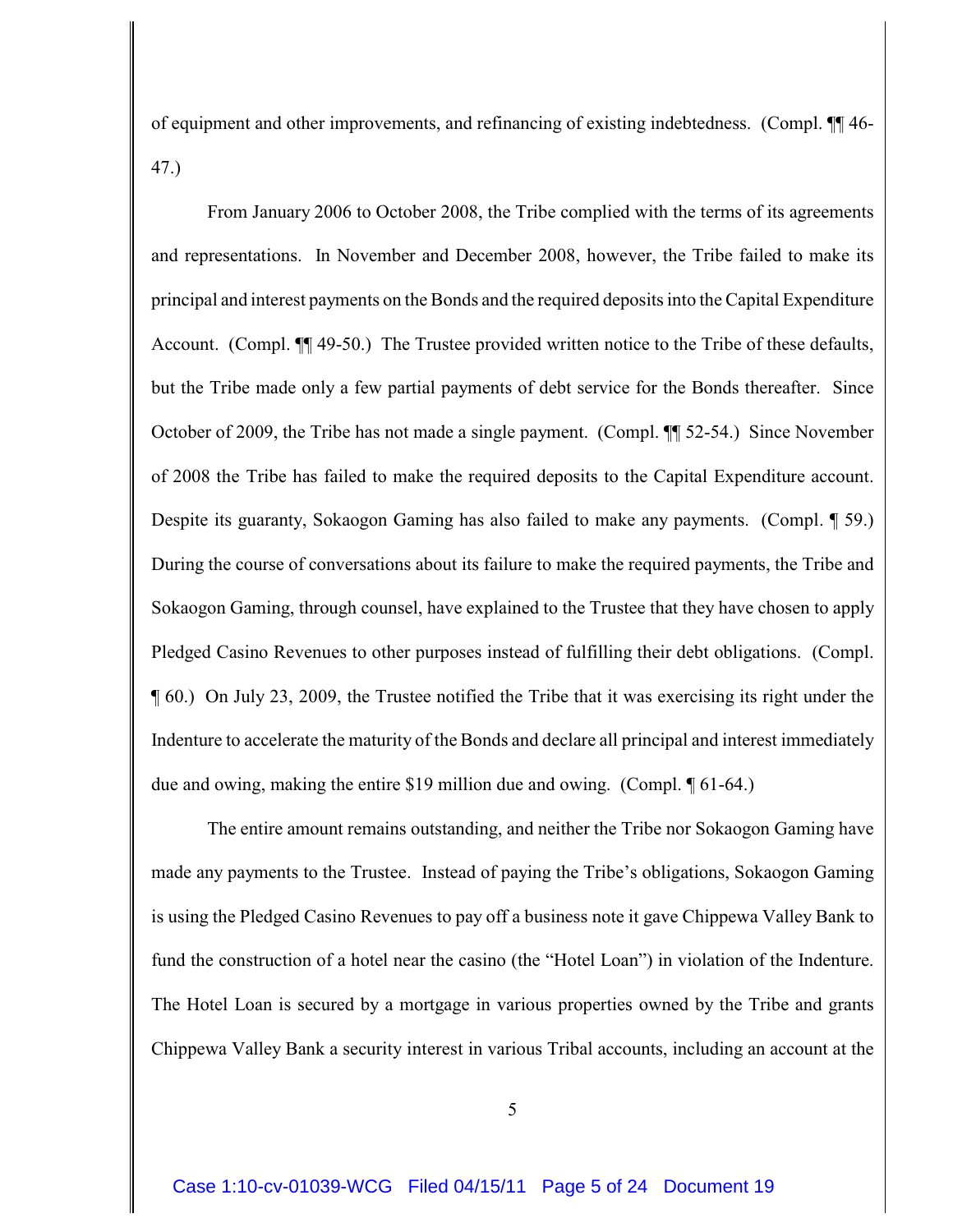Chippewa Valley Bank where the Pledged Casino Revenues are deposited. (Compl. ¶¶ 71-75.) In addition, Sokaogon Gaming has transferred at least \$1.5 million to the Tribe for no consideration in the form of what it characterizes as dividends, even though Sokaogon Gaming is legally insolvent. (Compl. ¶¶ 90-93.)

On August 4, 2009, in the face of the Tribe and Sokaogon Gaming's repeated defaults, the Trustee filed suit in Forest County, Wisconsin alleging breach of the Indenture, breach of the Guaranty, right to collateral pursuant to Wis. Stat. § 409.609 and asking for the appointment of a receiver pursuant to the agreements and Wis. Stat. § 813.16(1). The Tribe and Sokaogon Gaming responded to the Trustee's state court action with a motion to dismiss in which they argued that neither the Tribe nor Sokaogon Gaming had waived sovereign immunity in Wisconsin state court and suggested that the matter belonged in federal court:

[t]he parties agreed that any litigation in this matter would be heard in federal court. There are numerous federal questions that relate to the adjudication of this lawsuit. The Defendants are Native American entities, protected by the doctrine of sovereign immunity, which has not been waived, and retain other affirmative defenses that raise federal questions which would invoke federal jurisdiction.

(Compl. ¶¶ 94, 98.) The Tribe and Sokaogon Gaming also argued, however, that the Indenture was an unapproved management contract and thus the waiver of sovereign immunity was void under the Indian Gaming Rights Act (IGRA), 25 U.S.C. § 2711 and 25 C.F.R. § 533.7.

On November 19, 2010, with the Defendants' motion to dismiss still pending in the State Court Action, the Trustee commenced this action. The complaint seeks declaratory relief in the form of a determination that the Tribe and Sokaogon Gaming effectively waived their sovereign immunity to suit in state court and that the Indenture is not a management contract within the meaning of the IGRA. The complaint also asserts claims for breach of the Indenture, Bonds, and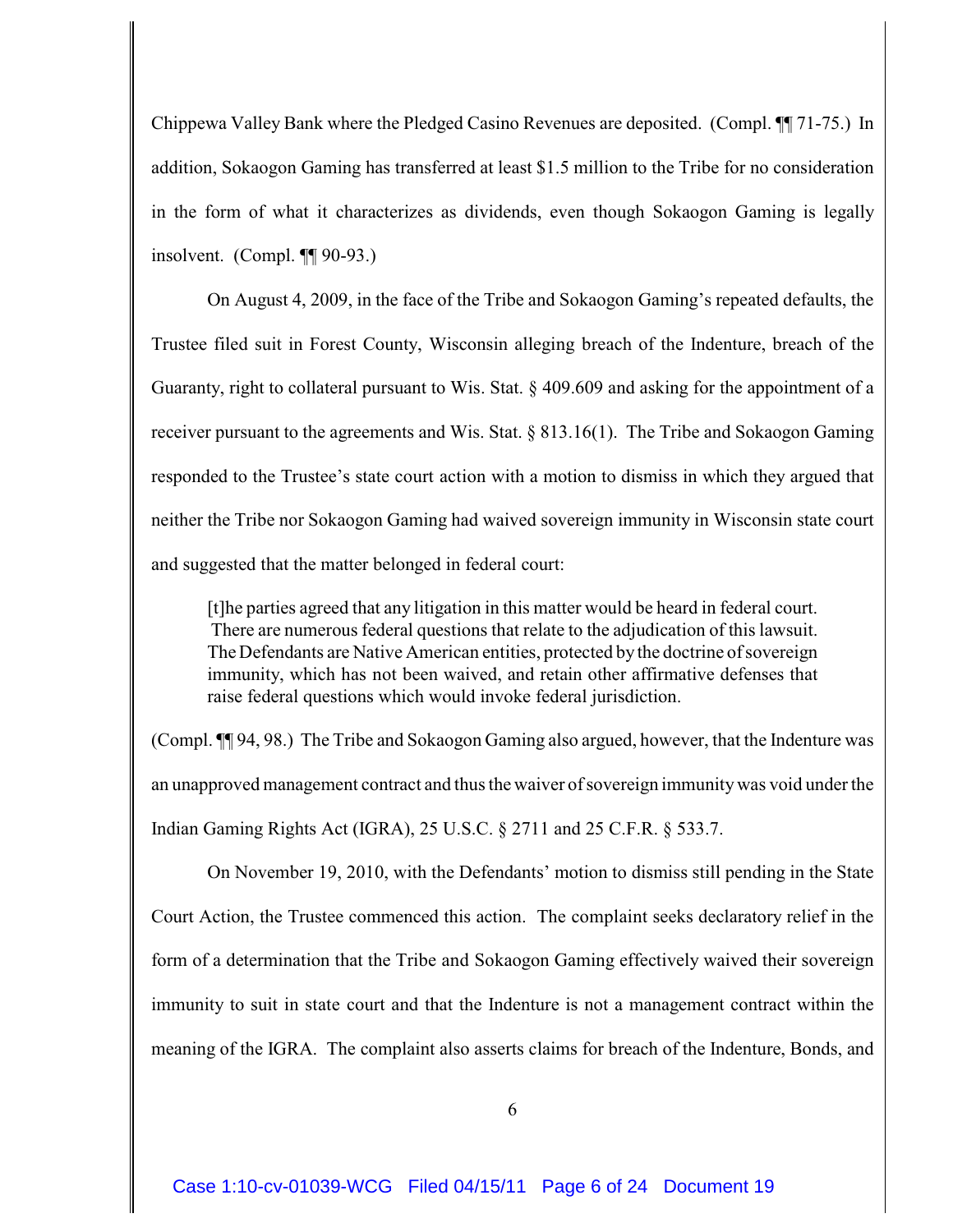Guaranty; possession of the collateral pursuant to Wis. Stat. 409.609; avoidance of fraudulent conveyances pursuant to Wis. Stat. § 242.07; reformation of the Indenture and Bonds; restitution; unjust enrichment; promissory estoppel; and conversion. As they did in the state court action, the Tribe and Sokaogon Gaming responded with a motion to dismiss. In support of their motion the defendants argue, in apparent contradiction with their position in state court, that this Court should abstain from hearing the case because of the pending state court action. The defendants also argue here as they apparently did in the state court action that the Indenture was an unapproved management contract and thus the waiver of sovereign immunity was void under the IGRA.

## **B. The IGRA**

In 1988 Congress passed the IGRA "to provide a statutory basis for the operation of gaming by Indian tribes as a means of promoting tribal economic development, self-sufficiency, and strong tribal governments." 25 U.S.C. § 2702(1). The IGRA was also intended to "shield [tribes] from organized crime and other corrupting influences, to ensure that the Indian tribe is the primary beneficiary of the gaming operation, and to assure that gaming is conducted fairly and honestly by both the operator and the players." 25 U.S.C. § 2702(2). To that end, the IGRA created the National Indian Gaming Commission (NIGC), 25 U.S.C. § 2704, and assigned responsibility for reviewing all management contracts that tribes propose to enter into with third party contractors to the Chairman of the NIGC. 25 U.S.C. §§ 2710(d)(9) and 2711.

A "management contract" is defined by regulation as "any contract, subcontract, or collateral agreement between an Indian tribe and a contractor or between a contractor and a subcontractor if such contract or agreement provides for the management of all or part of a gaming operation." 25 C.F.R. § 502.15. The Chairman of NIGC must approve a management contract if it meets certain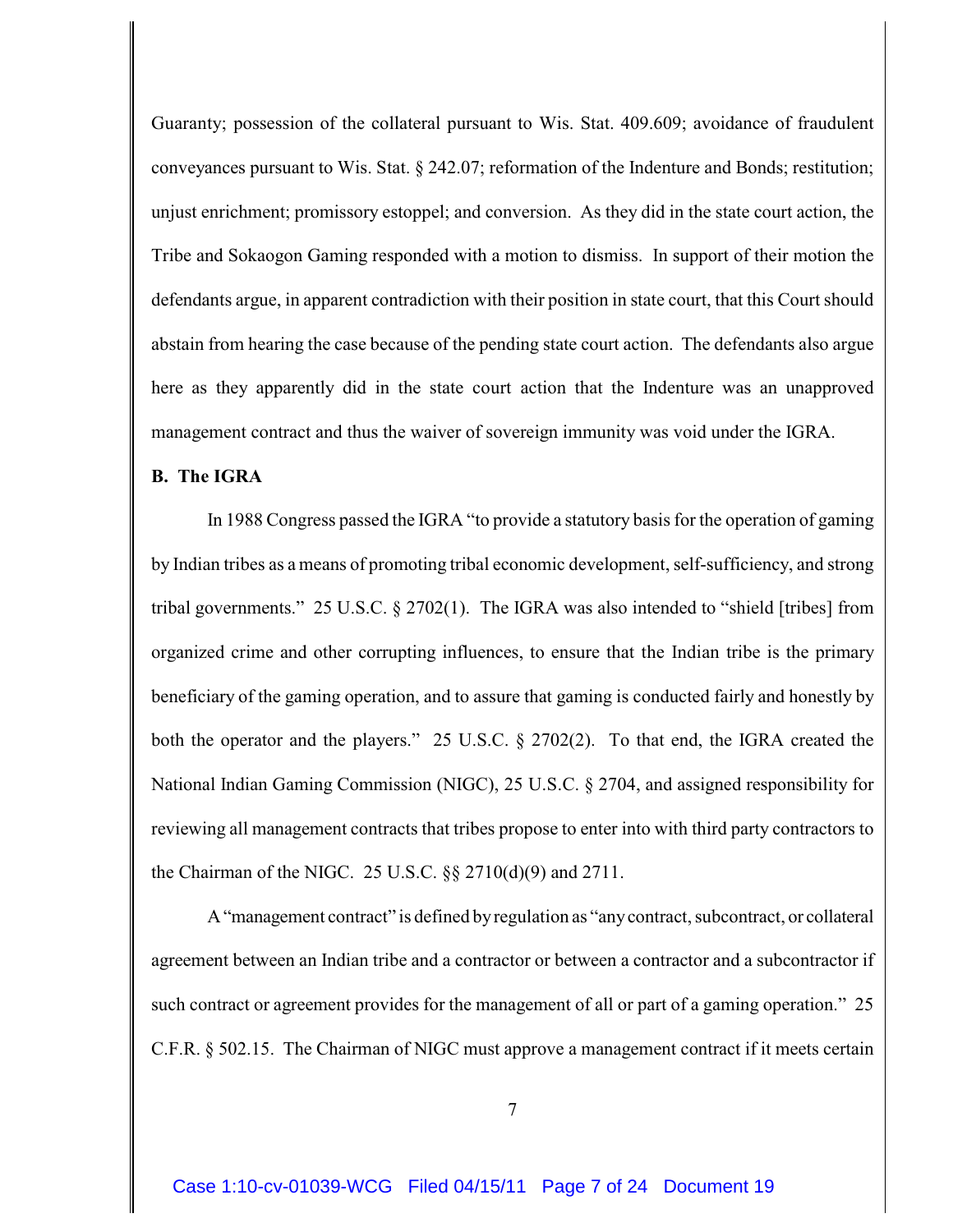criteria. 25 U.S.C. § 2711(b). The IGRA also lists a set of criteria which require the Chairman to disapprove a management contract. 25 U.S.C. § 2711(e). Upon a finding that any of the provisions governing management contracts have been violated, the Chairman has the authority under the IGRA, after notice and a hearing, "to require appropriate contract modifications or may void any contract . . . ." 25 U.S.C.  $\S$  2711(f). The regulation goes further and makes all management contracts that have not been approved by the Chairman void. *See* 25 C.F.R. § 533.7 ("Management contracts . . . . that have not been approved by the Chairman in accordance with the requirements of part 531 of this chapter and this part, are void."). Here, it is undisputed that the documents signed by Wells Fargo and the Tribe were never approved by the Chairman of the NIGC.

While the state court action was pending Wells Fargo requested a "declination letter" from the NIGC stating that the Indenture is not a "management contract" under IGRA. On May 27, 2010 the NIGC's General Counsel issued a declination letter stating that three of the four provisions that the Tribe argued rendered the Indenture a "management contract" did not have such an effect. As to the fourth provision, which required the Tribe to retain a consultant if there was a breach of debt service, the General Counsel declined to offer an opinion. (Slade Aff., Dkt. 5 at  $\P$  37, Ex. S.)

## **ANALYSIS**

## **A. Subject Matter Jurisdiction**

Before addressing the issues of abstention and sovereign immunity that the defendants raise in their motion to dismiss, it is first necessary to determine whether federal subject matter jurisdiction exists over this case on a more fundamental level. *See Smoot v. Mazda Motors of America, Inc.*, 469 F.3d 675, 678 (7th Cir. 2006) ("[The fact that limits on subject-matter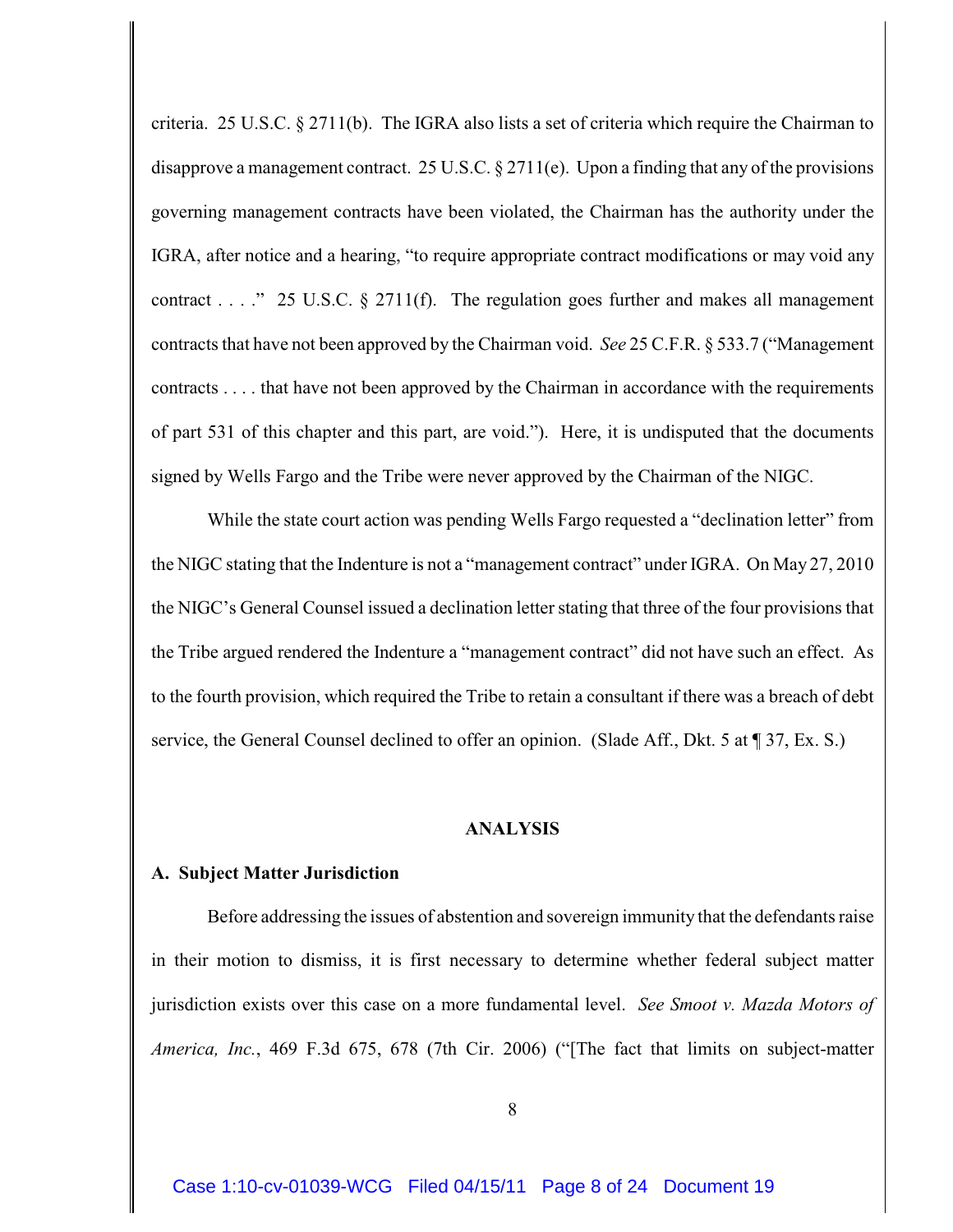jurisdiction are not waivable or forfeitable-that federal courts are required to police their jurisdiction-imposes a duty of care that we are not at liberty to shirk."). District courts have original jurisdiction over "all civil actions arising under the Constitution, laws, or treaties of the United States." 28 U.S.C. § 1331. In its complaint Wells Fargo alleged that this "Court has subject matter jurisdiction over Plaintiff's declaratory judgment claims pursuant to 28 U.S.C. § 1331 as they present federal questions regarding: (1) the waiver of sovereign immunity by a federally recognized Indian tribe and (2) the interpretation of 25 U.S.C. § 2711 and 25 C.F.R. § 502.15." (Compl. ¶ 5.)

Upon its initial review of the defendants' motion to dismiss and the parties' briefs, the Court directed the parties' attention to *Public Service Commission of Utah v. Wycoff*, 344 U.S. 237, 248- 49 (1952), and *Northeast Illinois Regional Commuter Railroad Corporation v. Hoey Farina & Downes*, 212 F.3d 1010, 1014 (7th Cir. 2000), and ordered supplemental briefing on the issue of whether the Court had jurisdiction. (Dkt. 15.) Of particular concern to the Court was whether Wells Fargo's claims for declaratory relief stated claims arising under federal law or merely anticipated federal defenses the defendants would likely raise. If the latter, then it appeared federal question jurisdiction may be lacking. *See Northeast Illinois Regional Commuter Railroad Corp. v. Hoey,* 212 F.3d at 1014 ("if the plaintiff cannot get into federal court by anticipating what amounts to a federal defense to a state-law cause of action, he also should not be able to use the Declaratory Judgment Act to do so by asserting what is really a preemptive federal defense as the basis of his complaint.") (quoting *Skelly Oil Co. v. Phillips Petroleum Co.*, 339 U.S. 667 (1950)). The Court also observed that diversity jurisdiction also seemed to be lacking since Indian tribes are not considered citizens of any state. *See Miccosukee Tribe of Indians of Florida v. Kraus-Anderson Construction Company*, 607 F.3 1268, 1276 (11th Cir. 2010).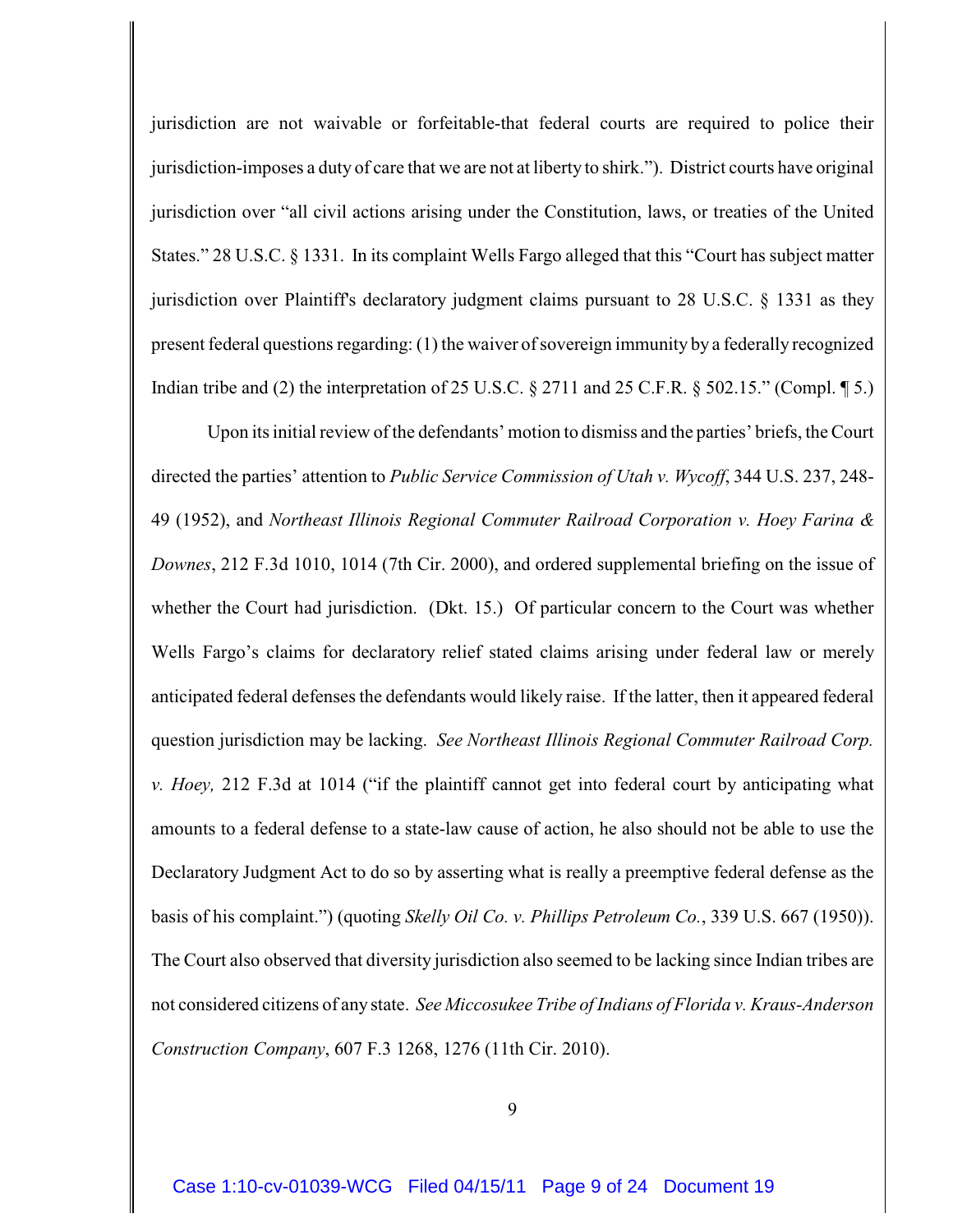The parties filed their supplemental briefs in response to the Court's request and, not surprisingly, the defendants contend that subject matter jurisdiction is lacking and its motion to dismiss should be granted for that reason as well. Wells Fargo seems to concede that diversity jurisdiction does not apply – at least it does not argue the point in its various briefs. Wells Fargo does argue, however, that declaratory judgment actions that seek a determination of the validity of agreements with Indian Tribes under federal regulations invoke federal question jurisdiction. The Court agrees.

Federal courts may entertain claims for declaratory relief under 28 U.S.C. § 2201, so long as they raise a federal question. *See Illinois v. General Electric Co.,* 683 F.2d 206 (7th Cir. 1982). Here Wells Fargo seeks a declaration that the Indenture is not a management contract within the meaning of 25 U.S.C. § 2711 and that the Tribe waived its sovereign immunity. (Complaint ¶ ¶ 107-114.) The "management contract" issue underlies Wells Fargo's claim that the Tribe breached the Indenture. (Complaint ¶ 120-124.) To prevail on that claim Wells Fargo must prove the Indenture is a valid contract. Wells Fargo bears the burden of proving each element of its claim – and one element of its claim for breach of the Indenture is that the Tribe entered into a valid contract. The determination whether Wells Fargo can establish that element requires the application of federal law.

 This issue was addressed by the Eighth Circuit in *Gaming World International v. White Earth Band of Chippewa Indians*, 317. F.3d 840 (8th Cir. 2003). There a casino operating company sought a determination that its contract with an Indian tribe to construct and operate a casino was valid, and an order compelling the tribe to arbitrate their dispute over the tribe's termination of the contract. As in this case, the validity of the contract depended on application of the IGRA.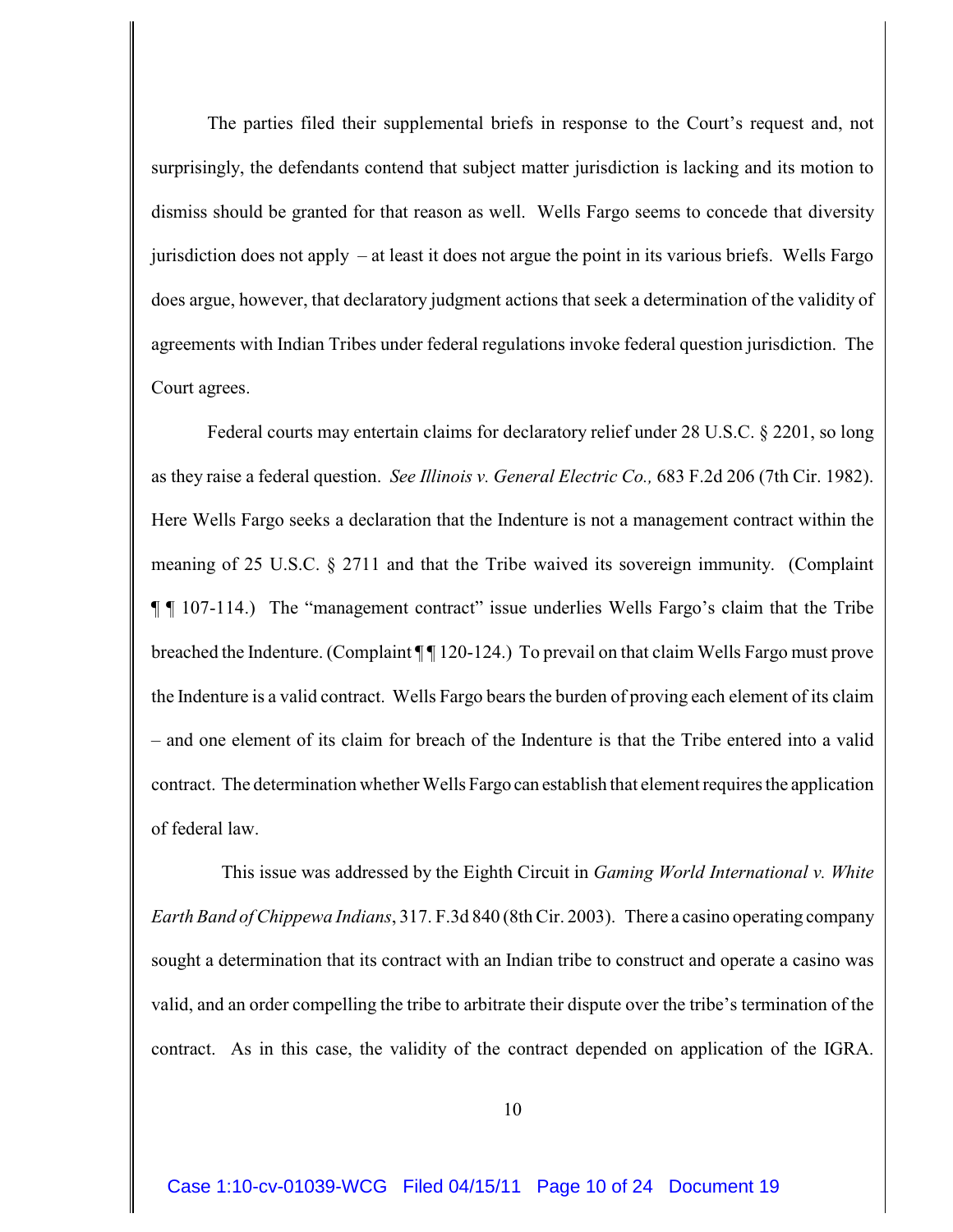However, in *Gaming World International* the issue was whether the management contract had been properly approved, not whether the contract at issue actually was a management contract. The district court concluded that the arbitration clause was severable and binding, regardless of whether the contract as a whole was void, rejected the tribe's contention that the plaintiff should be directed to first exhaust tribal remedies, and ordered the parties to arbitration. 317 F.3d at 846. The tribe appealed.

Before turning to the substantive issues the parties had raised, the Eighth Circuit addressed the issue of subject matter jurisdiction. The Court acknowledged that "jurisdiction cannot be founded on anticipated defenses or responsive pleadings, but then noted that "there is a significant distinction between ordinary contract disputes involving Indian tribes . . . . and those raising issues in an area of extensive federal regulation." *Id.* at 847. By way of example, the Court noted that in *Comstock v. Alabama and Coushatta Indian Tribes*, 261 F.3d 567, 574-75 (5th Cir. 2001), *cert. denied*, 535 U.S. 971 (2002), the Fifth Circuit held that "the 'extensive regulatory scheme' governing tribal oil and gas leases conferred federal jurisdiction over a contract dispute between a tribe and two oil companies." *Id.* at 847-48. "The regulatory scope of IGRA," the Court observed, "is similarly far reaching in its supervisory power over Indian gaming contracts." *Id.* at 848. Indeed, the Court had previously found that the "IGRA completely preempts state law with respect to Indian gaming." *See Gaming Corp. of America v. Dorsey & Whitney*, 88 F.3d 536, 547 (8th Cir. 1996) ("We therefore conclude that IGRA has the requisite extraordinary preemptive force necessary to satisfy the complete preemption exception to the well-pleaded complaint rule."). The dispute could not, therefore, be characterized as a routine contract dispute and thus, the court concluded, the complaint invoked federal jurisdiction. *Id.* at 574-75. *See also Tamiami Partners, Ltd. v. Miccosukee Tribe of Indians*, 63 F.3d 1030, 1047 (11th Cir. 1995) (noting that contract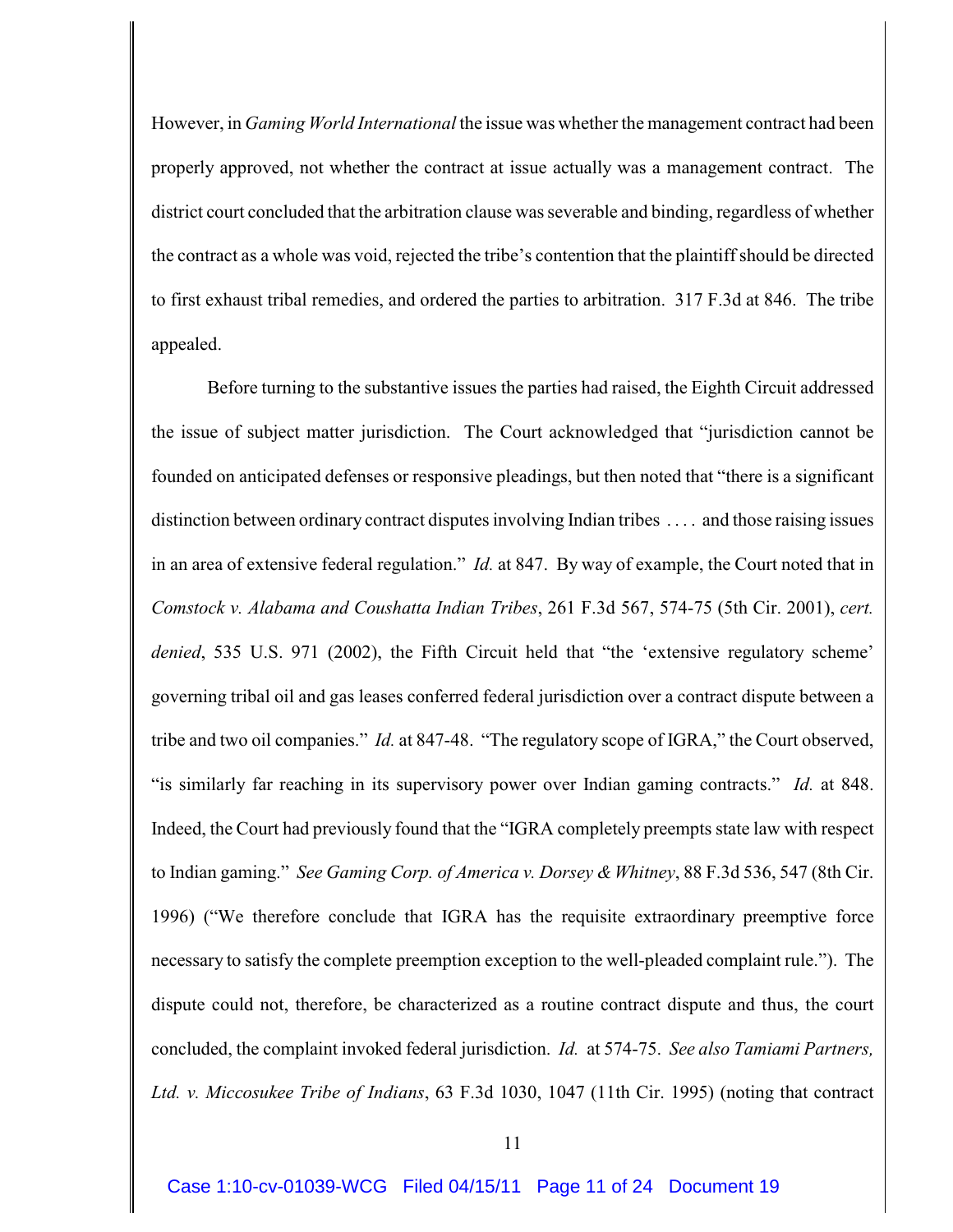"incorporates-by operation of law if not by reference-the provisions of IGRA and the NIGC's regulations that govern [tribe's] operations").

While it does not appear that the Seventh Circuit has addressed the issue, the Court is persuaded by the reasoning set forth by both the Eighth and Eleventh Circuits that federal question jurisdiction does exist. Wells Fargo's claim for breach of the Indenture does not present a routine contract dispute, but rather a specific issue under a highlyregulated area of federal law. *See Gaming World,* 317. F.3d at 848. ("since this case raises issues under the extensive regulatory framework of IGRA, it is not a routine contract dispute."). Wells Fargo's action on the Indenture and Bonds necessarily raise federal questions concerning whether the Indenture is a management contract within the meaning of the IGRA and, if so, whether the Tribe's waiver of sovereign immunity is valid. Wells Fargo's complaint therefore invokes federal jurisdiction, and the Court will proceed to the grounds asserted in the defendants' motion.

## **B. Abstention**

The defendants argue that this Court should abstain from hearing this case under the *Wilton/Brillhart* doctrine because there is a parallel state court proceeding between the same parties involving essentially the same issues. *See generally Brillhart v. Excess Insurance Co. of America*, 316 U.S. 491, 494 (1942);*see also Wilton v. Seven Falls Co.,* 515 U.S. 277, 286 (1995). Under this doctrine, "district courts possess significant discretion to dismiss or stay claims seeking declaratory relief, even though they have subject matter jurisdiction over such claims." *R.R. Street & Co., Inc. v. Vulcan Materials Co.,* 569 F.3d 711, 713 (7th Cir. 2009). In *Brillhart*, the Court explained that "[o]rdinarily it would be uneconomical as well as vexatious for a federal court to proceed in a declaratory judgment suit where another suit is pending in a state court presenting the same issues,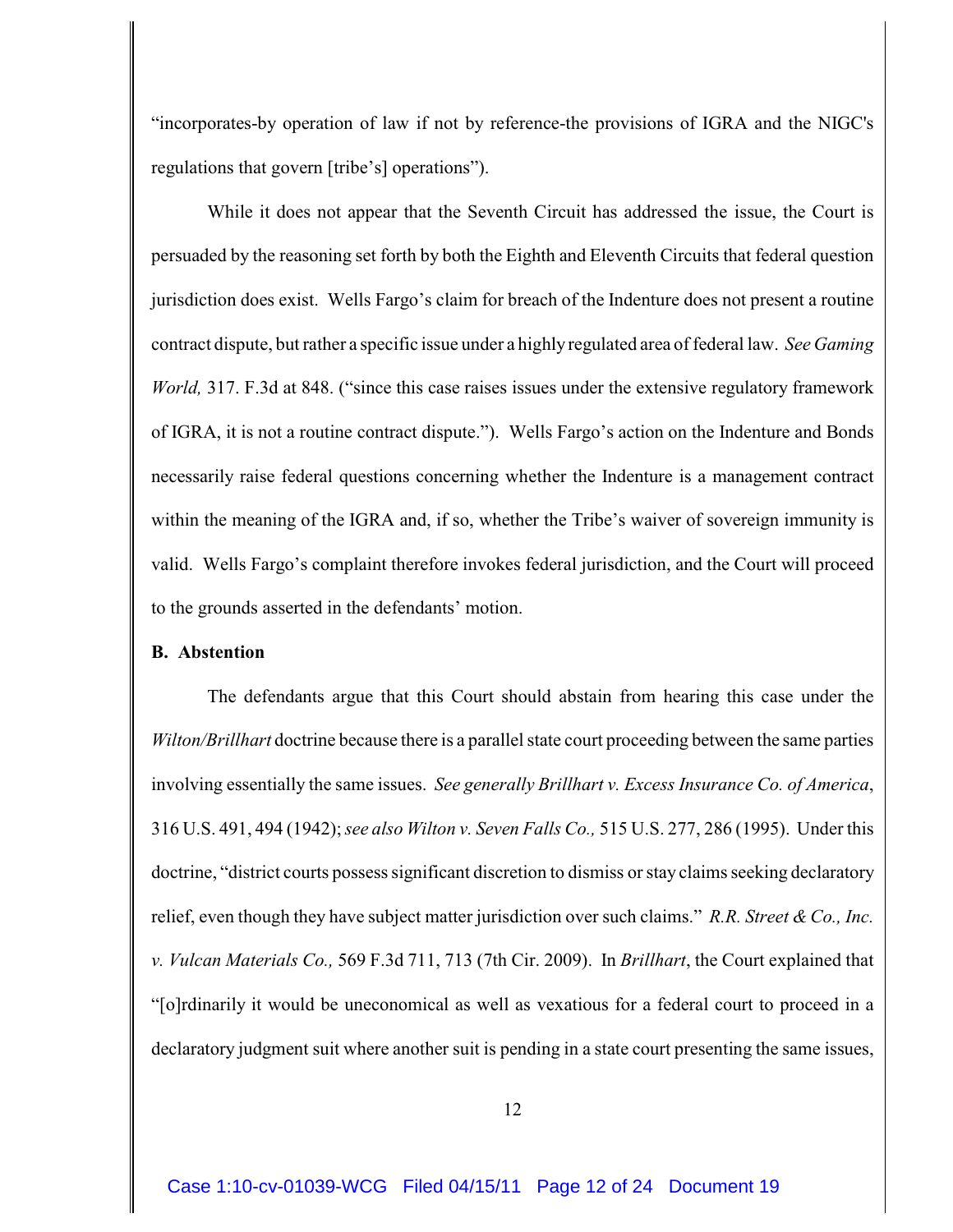not governed by federal law, between the same parties." *Id.*, at 495. In *Wilton*, the Court reaffirmed *Brillhart*'s essential holding and made clear that where the only relief sought was declaratory, district courts retained significant discretion to dismiss or stay the case and were not required to find the exceptional circumstances required to abstain in *Colorado River Water Conservation Dist. v. United States*, 424 U.S. 800 (1976). In this case, Wells Fargo has asserted claims for coercive as well as declaratory relief. Since the claims for non-declaratory relief are dependent on the claims for declaratory relief, however, the *Wilton/Brillhart* discretionary standard applies. *R.R. Street & Co.*, 569 F.3d at 716-17. Applying that standard here, the Court concludes that abstention would be inappropriate.

Arguably, the defendants' abstention argument is moot since the state court dismissed Wells Fargo's State Court Action on January 21, 2011, albeit without prejudice. (Decl. of Meredith Wilkerson, ¶¶ 6-7.) Absent a parallel state court action, neither the *Wilton/Brillhart* doctrine nor *Colorado River* apply. Indeed, absent a parallel state court action, there is nothing for the federal court to abstain from. The defendants argue, however, that because the dismissal was without prejudice and they have since filed a motion for reconsideration and a notice of appeal from the state court's decision to dismiss the case without prejudice, the parallel state action is still pending and their argument for abstention is not moot. (Reply Br., Dkt 14 at 2; Ex. 1) The defendants' argument is weakened by the fact that even a dismissal without prejudice will prevent the waste of judicial resources and threat to federal/state comity the *Wilton/Brillhart* doctrine is intended to prevent. Given the dismissal, this Court's refusal to abstain can not be considered "gratuitous interference." *Wilton*, 515 U.S. at 283. But even if the defendants are correct and their abstention argument is not moot, the result would be the same.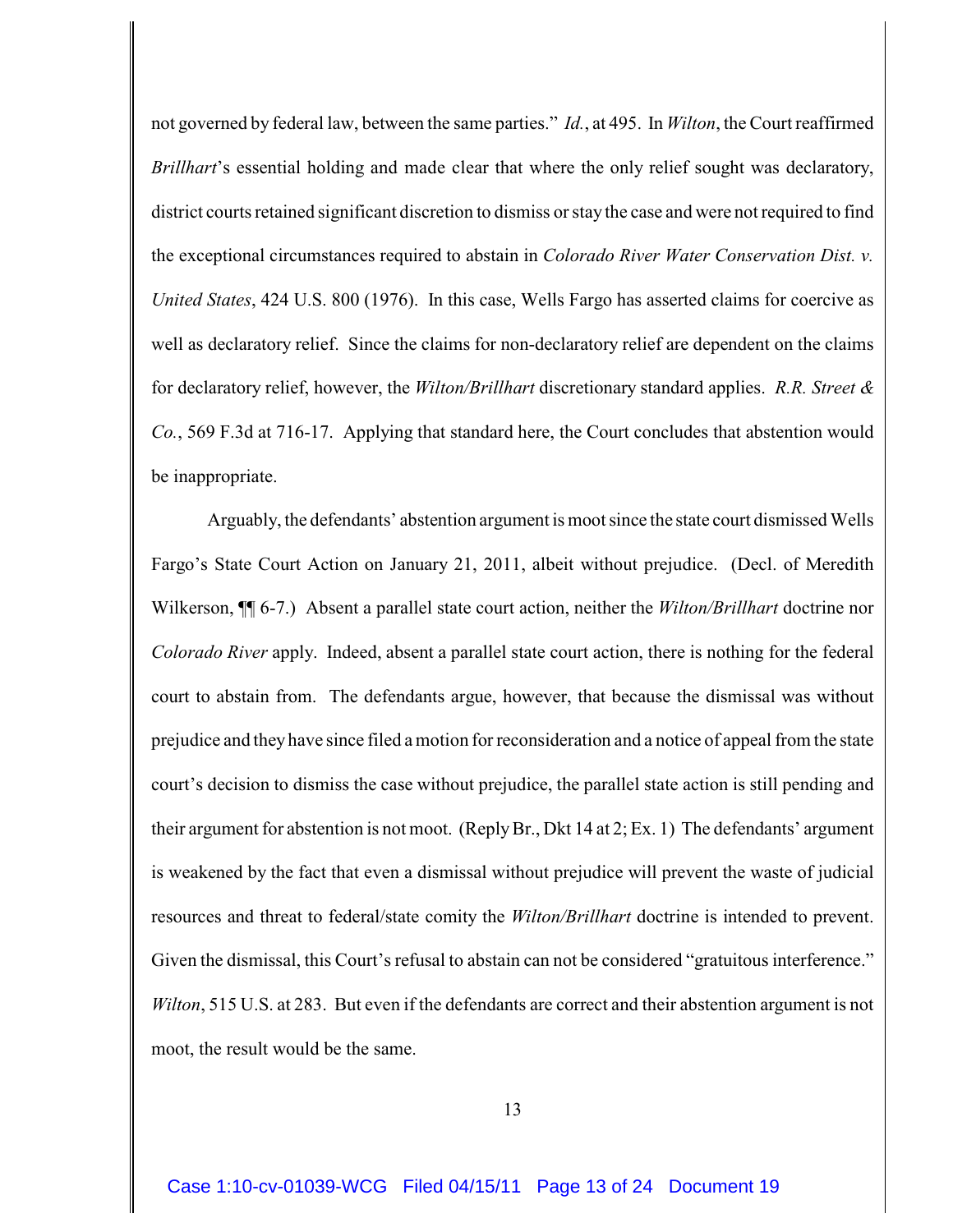The primary reason the defendants argument for abstention should be rejected is that they took the exact opposite position in state court. There, in support of their argument for dismissal of the State Court Action, the defendants argued that Wells Fargo should have brought its claims in federal court:

The Tribe agreed to waive its sovereign immunity on the condition that any litigation involving the Indenture would be heard in federal court, specifically the Eastern District of Wisconsin, Green BayDivision. The Tribe only agreed to submit to state court jurisdiction if and *only if* the federal court declined jurisdiction. Since Plaintiff has not requested the federal court to take jurisdiction, which would be appropriate to decide the federal questions at issue in this case, the Defendants have not effectively waived their sovereign immunity to be sued in state court.

(Slade Aff. ¶ 33, Ex. P, Def.'s Mot. to Dismiss Am. Compl. at 2.) It was in response to the defendants' motion to dismiss the State Court Action that Wells Fargo, now convinced that federal jurisdiction did exist, commenced this action in federal court and, in addition, filed a responsive brief in the State Court Action indicating it did not object to dismissal, provided the federal court exercised jurisdiction over the claims. (Wilkerson Decl. ¶ 2, Ex. A, Pl.'s Br. In Opp. at 2-3, 17 n. 13.) Under these circumstances, the defendants are judicially estopped from arguing that this court should abstain.

The doctrine of judicial estoppel "generally prevents a party from prevailing in one phase of a case on an argument and then relying on a contradictory argument to prevail in another phase." *Pegram v. Herdrich*, 530 U.S. 211, 227, n. 8 (2000). "[W]here a party assumes a certain position in a legal proceeding, and succeeds in maintaining that position, he may not thereafter, simply because his interests have changed, assume a contrary position, especially if it be to the prejudice of the party who has acquiesced in the position formerly taken by him." *Davis v. Wakelee*, 156 U.S. 680, 689 (1895). The purpose of the doctrine is "to protect the integrity of the judicial process . . . .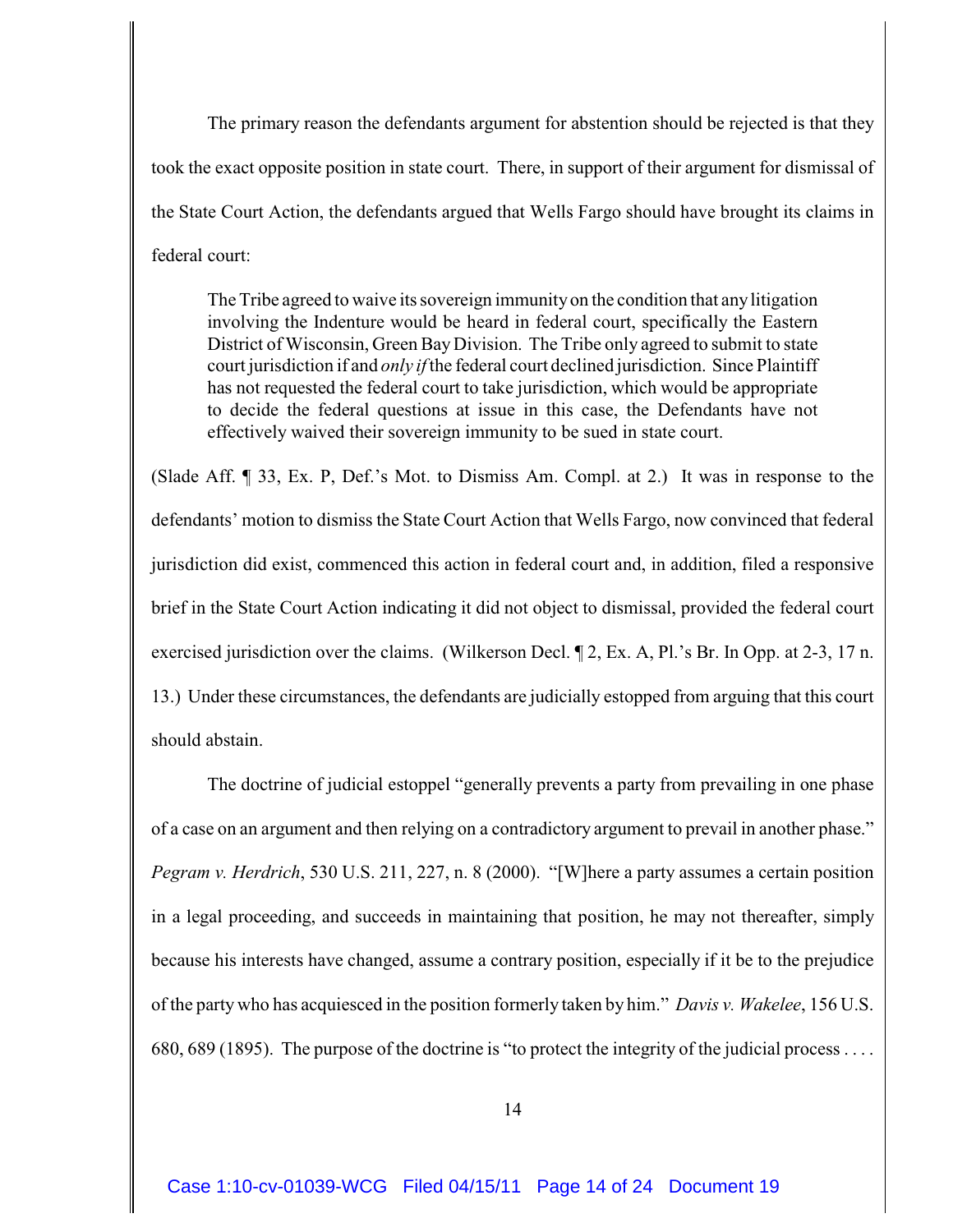by prohibiting parties from deliberately changing positions according to the exigencies of the moment," *New Hampshire v. Maine*, 532 U.S. 742, 749-50 (2001) (internal quotes and citations omitted). Having successfully convinced the state court that the case belonged in federal court, and having induced Wells Fargo to acquiesce, the defendants should not be heard to now argue that the federal court should abstain from deciding it.

Lastly, the Court also declines the defendants' request that it abstain from deciding the case because the issues raised are predominantly issues of federal law. As discussed above, the validity of the Indenture and the effectiveness of the Tribe's waiver of sovereign immunity required a determination whether the Indenture is a management contract within the meaning of the IGRA. Assuming, as the Court has already found, that federal question jurisdiction exists, federal court is the more appropriate forum to decide the complex questions of federal law, both statutory and regulatory, that the case presents. Moreover, all of the parties are amenable to federal jurisdiction and all of the claims fall within the Court's original or supplemental jurisdiction. Finally, the magnitude of the case and the need for prompt resolution warrant proceeding since the state court action has been dismissed. For all of these reasons, the Court declines to abstain.

## **C. Sovereign Immunity**

The defendants argue that principles of sovereign immunity prevent the Court from exercising jurisdiction over the Tribe and Sokaogon Gaming. In general suits "against Indian tribes . are barred by sovereign immunity absent a clear waiver by the tribe or congressional abrogation." *Okla. Tax Comm'n v. Citizen Band Potawatomi Indian Tribe*, 498 U.S. 505, 509 (1991). The defendants contend that the waiver of sovereign immunity contained in the Indenture is invalid because the Indenture is unenforceable under the IGRA as an unapproved management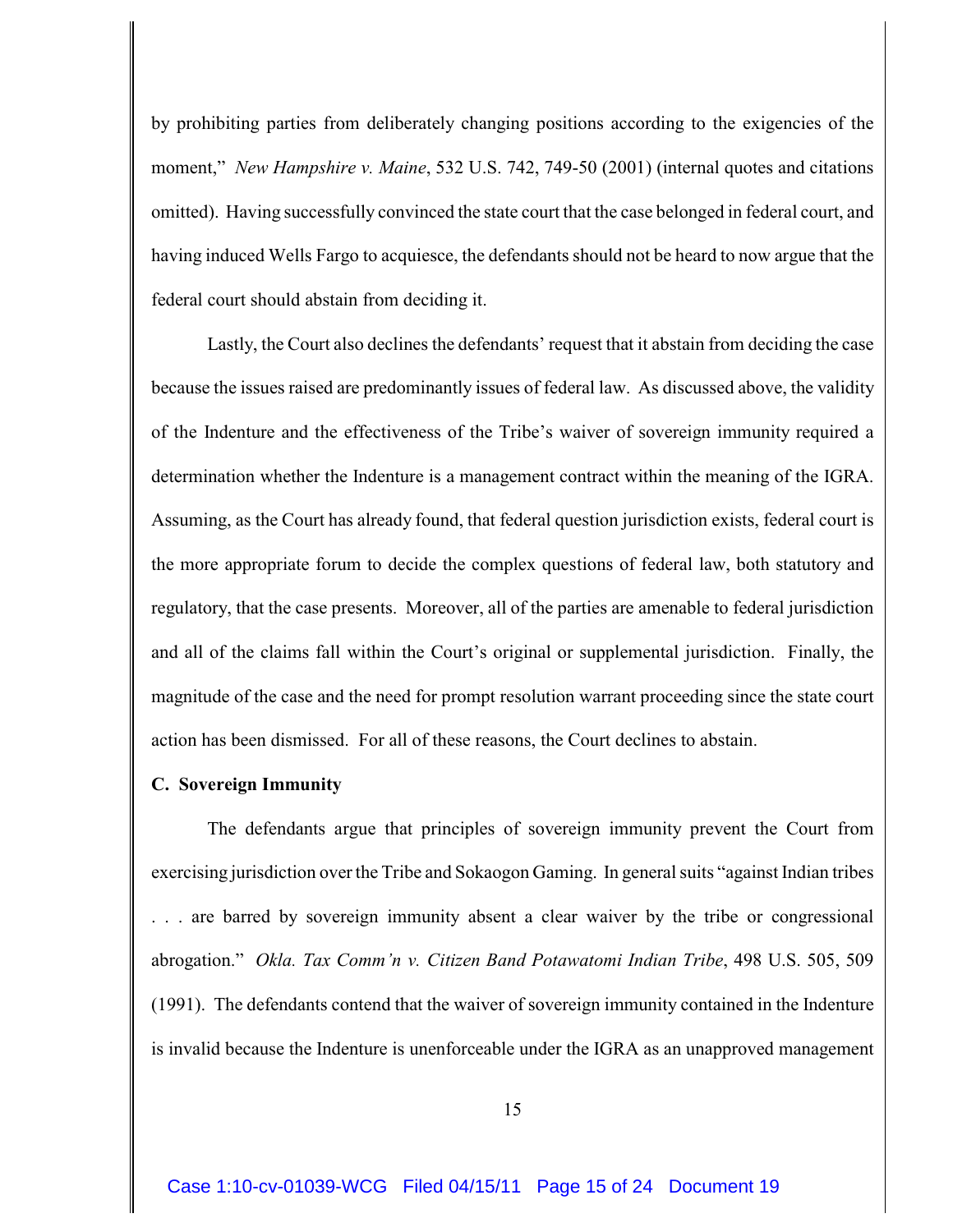contract. In support of their argument, the defendants draw heavily from the decision of the United States District Court for the Western District of Wisconsin in *Wells Fargo Bank, N.A. v. Lake of the Torches Economic Development Corporation*, 677 F. Supp.2d 1056 (W.D. Wis. 2010). In that case, the court ruled that a similar trust indenture, also with Wells Fargo as trustee, was an unapproved management contract within the meaning of the IGRA, and dismissed the trustee's action for appointment of a receiver after the tribe had defaulted on its obligations relating to the repayment on bonds valued at more than \$46 million. The case is currently on appeal. The defendants also argue that the Indenture is invalid because it constitutes an unapproved encumbrance of Indian Lands. Any agreement that encumbers Indian Lands is invalid unless approved by the Secretary of the Interior. 25 U.S.C. § 81. The fact that the Indenture was not approved by the Secretary of the Interior, the defendants contend, is an additional reason that the Indenture is invalid and the waiver of sovereign immunity ineffective.

Wells Fargo argues that the Indenture is not a management contract as that term is defined in the IGRA and that it does not encumber Indian Lands. Even if the Indenture was a management contract, however, Wells Fargo argues that dismissal would be improper for several reasons. First, the defendants waived sovereign immunity in four other documents besides the Indenture, so even if the Indenture is void, the Tribe's waiver of immunity survives. Second, if any provision of the Indenture appears to extend management control over gambling operations, that provision can be severed from the agreement without voiding the entire Indenture and the waiver of immunity. Finally, Wells Fargo argues that even if the Indenture is invalidated, its equitable claims survive.

## **1. Management Contract**

The IGRA regulations define "management contract" as "any contract, subcontract, or collateral agreement between an Indian tribe and a contractor or between a contractor and a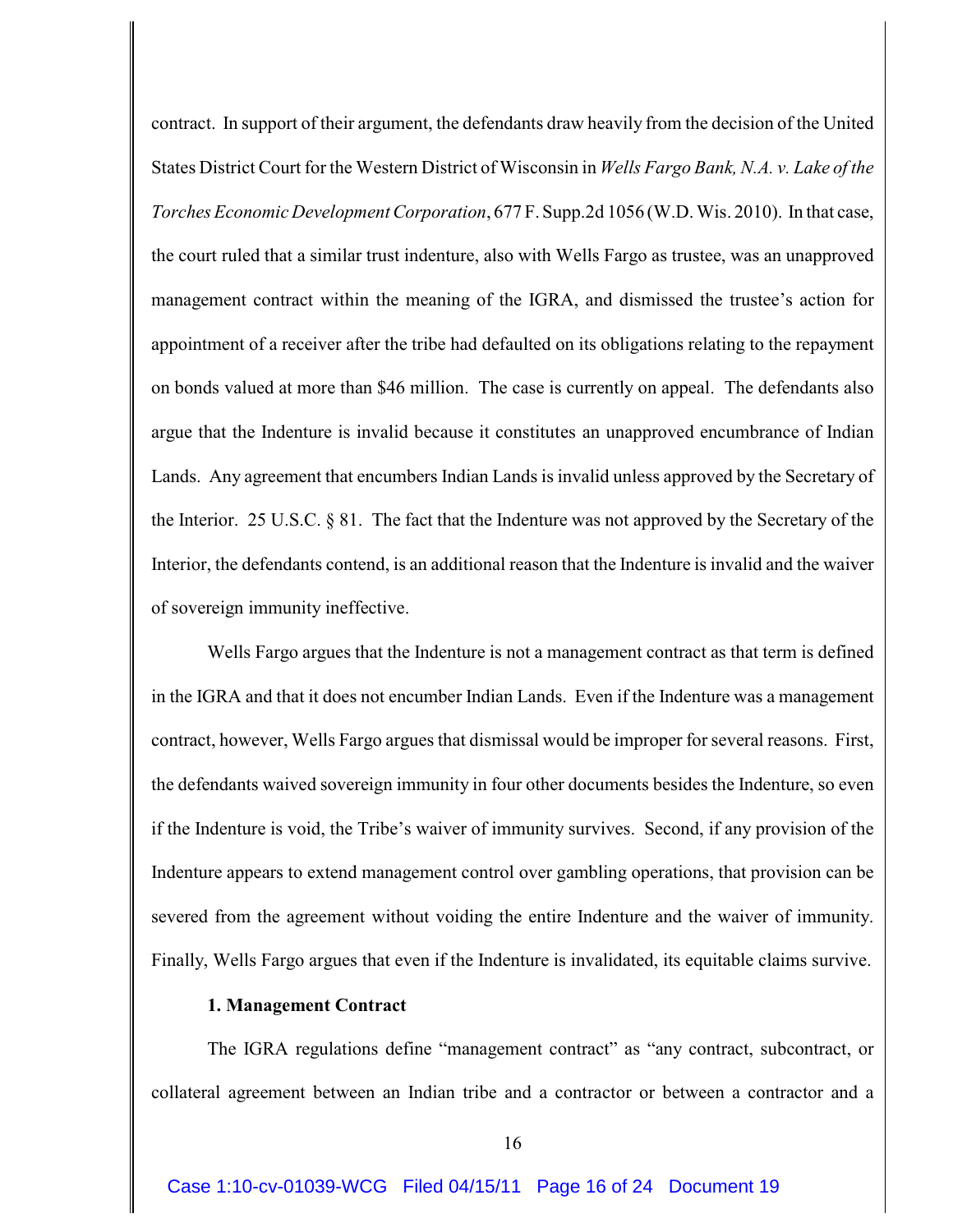subcontractor if such contract or agreement provides for the management of all or part of a gaming operation." 25 C.F.R. § 502.15. While neither the statute nor the regulations define management, the regulations do define a "primary management official" as any person who "has authority . . . to set up working policy for the gaming operation." 25 C.F.R. § 502.19(b)(2). Additional guidance is available in an NIGC Bulletin discussing in general terms the difference between management contracts and consulting agreements (NIGC Bulletin 94-5, available at /www.nigc.gov/Reading\_Room/Bulletins/Bulletin\_No.\_1994-5.aspx), as well as an Opinion Letter authored by the Acting General Counsel for the NIGC in response to request for review of the Indenture and related documents by Wells Fargo during the pendency of the State Court Action. (Slade Aff., Ex. S.) The Bulletin and Opinion Letter, which are not subject to agency rule-making procedures, do not warrant *Chevron* deference. *First American Kickapoo Operations, L.L.C. v. MultiMedia Games, Inc.*, 412 F.3d 1166, 1174 (10th Cir. 2005) (citing *Chevron U.S.A., Inc. v. Natural Resources Defense Council, Inc.*, 467 U.S. 837 (1984)). But they can be considered by the court to the extent they are persuasive. *Id.*

Bulletin 94-5 defines management broadly to include "planning, organizing, directing, coordinating, and controlling . . . all or part of a gaming operation." NIGC Bulletin 94-5 at 2. The Bulletin singles out seven management activities as especially probative of the question whether an agreement is a management contract. These include:

- Maintenance of adequate accounting procedures and preparation of verifiable financial reports on a monthly basis;
- \* Access to the gaming operation by appropriate tribal officials;
- Payment of a minimum guaranteed amount to the tribe;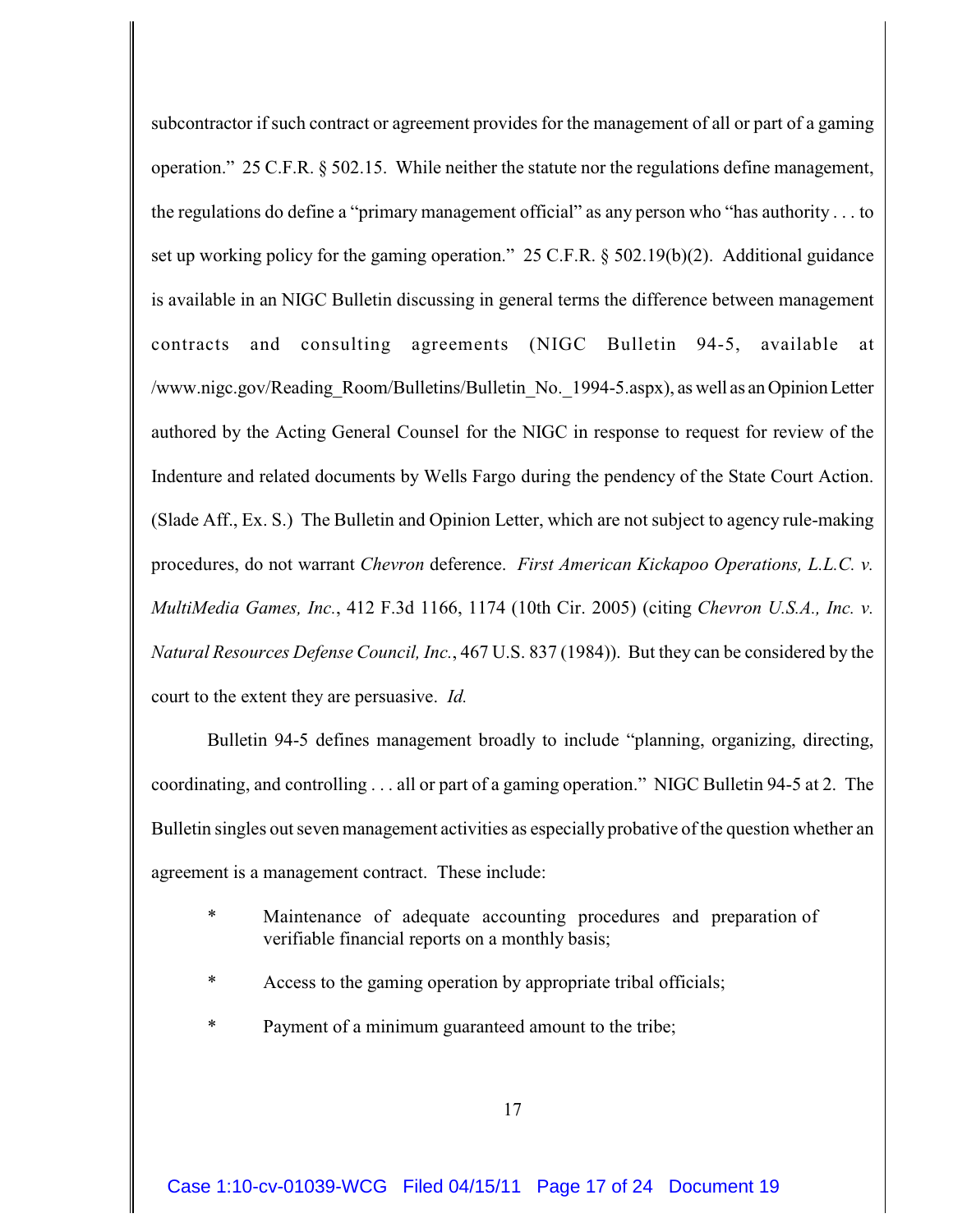- \* Development and construction costs incurred or financed by a party other than the tribe;
- Term of contract that establishes an ongoing relationship;
- Compensation based on percentage fee (performance); and
- Provision for assignment or subcontracting of responsibilities.

*Id.* at 2-3. An agreement need not include all seven activities to be a management contract; the "presence of all or part of these activities in a contract with a tribe strongly suggests that the contract or agreement is a management contract requiring [NIGC] approval." *Id.* at 2.

The Indenture and other documents relating to the Series 2006 Bond Transaction confer none of these responsibilities on the Trustee with respect to the Tribe's gaming operation. The Trustee was not responsible for the maintenance of accounting procedures or preparation of financial reports. The Indenture is silent as to access to gaming operations by appropriate tribal officials, and provided for no minimum payment to the Tribe by the Trustee. There is no provision requiring development or construction costs to be incurred or financed by any entity other than the Tribe, and the Trustee was entitled to payment of the principal and interest due on the Bonds, not a percentage fee based on performance. Although the Indenture authorized the Trustee in the event of a default to file suit and request the appointment of a receiver "of the Trust Estate and of the revenues, issues, payments and profits thereof, pending such proceedings, with such powers as the court making such appointment shall confer" (Compl. Ex. A, Indenture § 8.04), this is not an assignment or subcontracting of responsibilities. The Trust Estate consists of the Pledged Casino Revenues which are the net revenues after the payment of the Casino operating expenses. As the General Counsel for the NIGC pointed out in her Opinion Letter, "[e]xcluding operating expenses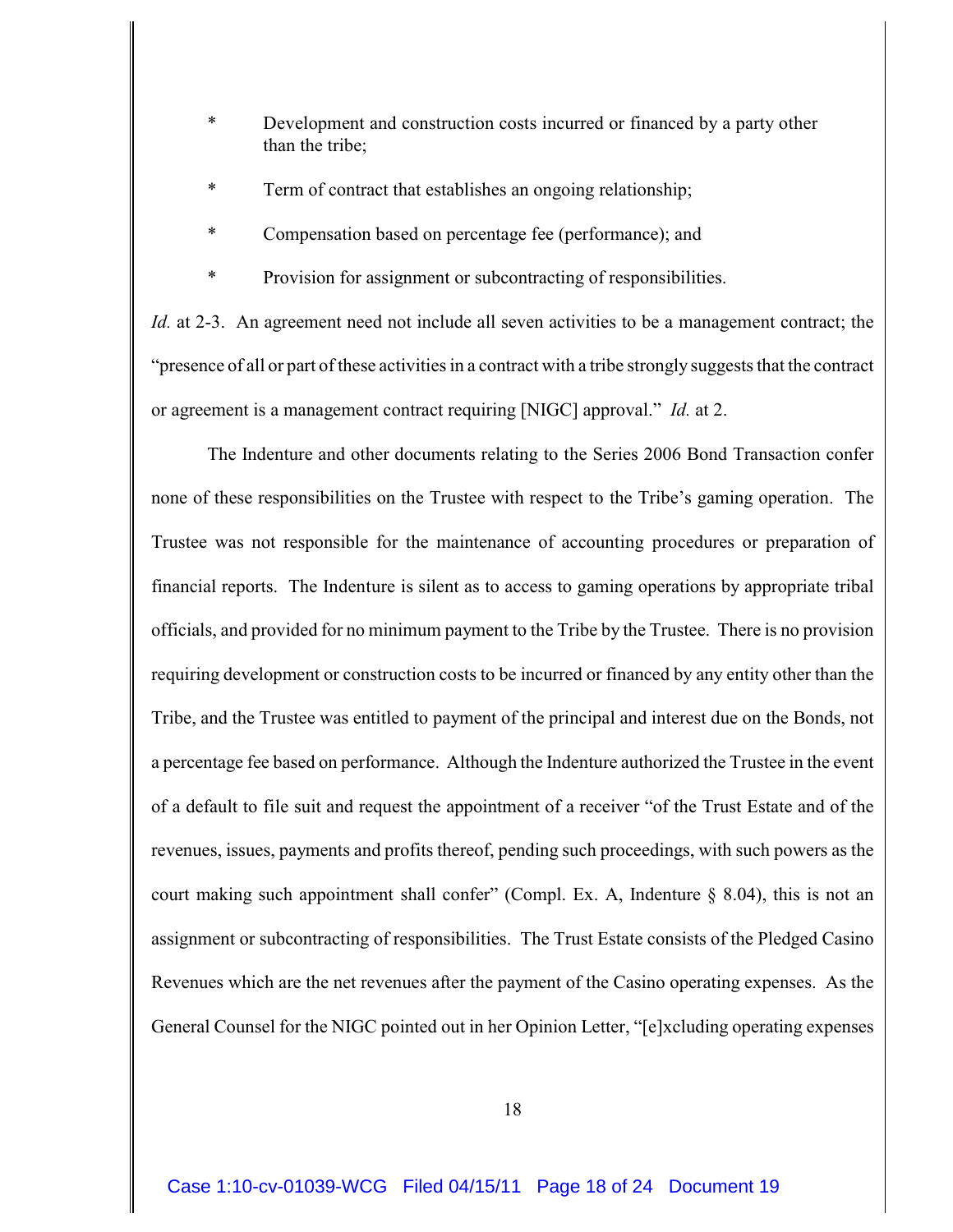from gaming revenues in which a party is granted a security interest ensures that the secured party cannot manage the gaming facility should the tribe default." (Slade Aff., Ex. S at 4.)

The Tribe argues, however, that two other provisions of the Indenture, specifically, the Capital Expenditures Fund (Indenture §§ 5.04 and 6.15) and the Debt Service Coverage (§ 6.13), are also similar to provisions of the Indenture at issue in *Lake of the Torches* and require a finding that the Indenture here is also a management contract. These provisions were also addressed by the General Counsel for the NIGC and were also found to differ in material ways from the provisions at issue in *Lake of the Torches*. Only one of the provisions cited by the Tribe, the Debt Service Coverage, gave the General Counsel pause in her review to determine whether the Series 2006 Transaction documents constituted a management contract.

The Debt Service Coverage provision requires the Tribe to "conduct the operations of the Casino Enterprise in such a manner as to provide Income Available for Debt Service at least equal to 150% of Total Principal and Interest Requirements for each twelve-month period of operation of the Casino Enterprise . . . ." (Indenture  $\S$  6.13.) In the event the ratio is not met, the Tribe is required to hire an independent consultant "acceptable to the Trustee." (*Id.*) The independent consultant, which may be "a consulting firm recognized for its experience in the field of tribal casino gaming or a firm of certified public accountants," is then "to make recommendations with respect to fees, charges, operating expenses, and other matters relating to or affecting said Income Available for Debt Service . . . ." (*Id.*) The Indenture provides that "the Casino Enterprise will, to the extent permitted by law, follow the recommendations of the Independent consultant unless the Tribal Council in good faith resolves in writing delivered to the Trustee on or before 45 days of receipt of the recommendations of the Independent consultant that such recommendations are not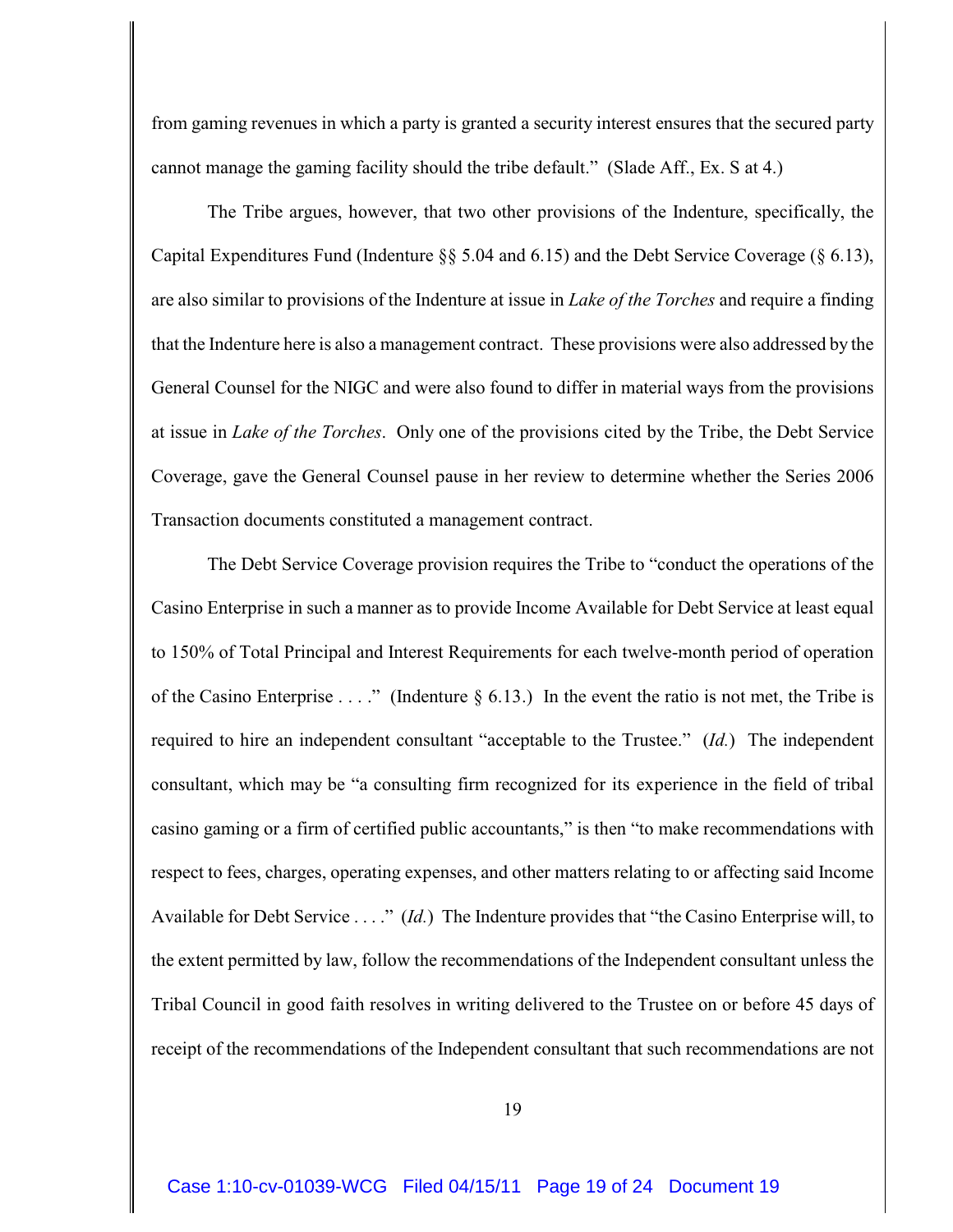in the best interest of the Casino Enterprise and that a proposed alternate set of recommendations of management are likely to achieve the 150% debt service ratio . . . ." (*Id.*) So long as the Casino Enterprise continues to follow the recommendations of the Independent consultant and any supplements thereto, or such alternate recommendations from management accepted in good faith by the Tribal Council, the Tribe is deemed to be in compliance with the provision even if the debt service ratio remains less than 150%. (*Id.*)

The Tribe argues that the Debt Service Coverage provision transforms the Indenture into a management contract because it requires the Tribe to hire an Independent consultant "acceptable to the Trustee," who then makes recommendations "with respect to fees, charges, operating expenses, and other matters relating to or affecting revenue." (Def.'s Br. at 14 (quoting § 6.13).) These are clearly management functions, the Tribe contends, and because the Trustee has control over the choice of the consultant, the Trustee has the opportunity to control the management of the casino. (*Id.*)

What the Tribe ignores, however, is the fact that the Tribe is not required to accept the recommendations of the Independent consultant. The Debt Service Coverage Covenant requires only that the Tribal Council consider the recommendations. The Tribal Counsel may then reject the consultant's recommendations if it concludes in good faith that the consultant's recommendations are not in the best interest of the Casino Enterprise and that the alternative recommendations of management are likely to achieve the required debt ratio. (Indenture  $\S 6.13$ .) Requiring the Tribe simply to consider recommendations of an independent consultant if the debt service ratio falls below an agreed upon percentage is not sufficient to convert the Indenture into a management contract. *See U.S. ex.rel. Bernard v. Casino Magic Corp.*, 293 F.3d 419, 425 (8th Cir. 2002) (noting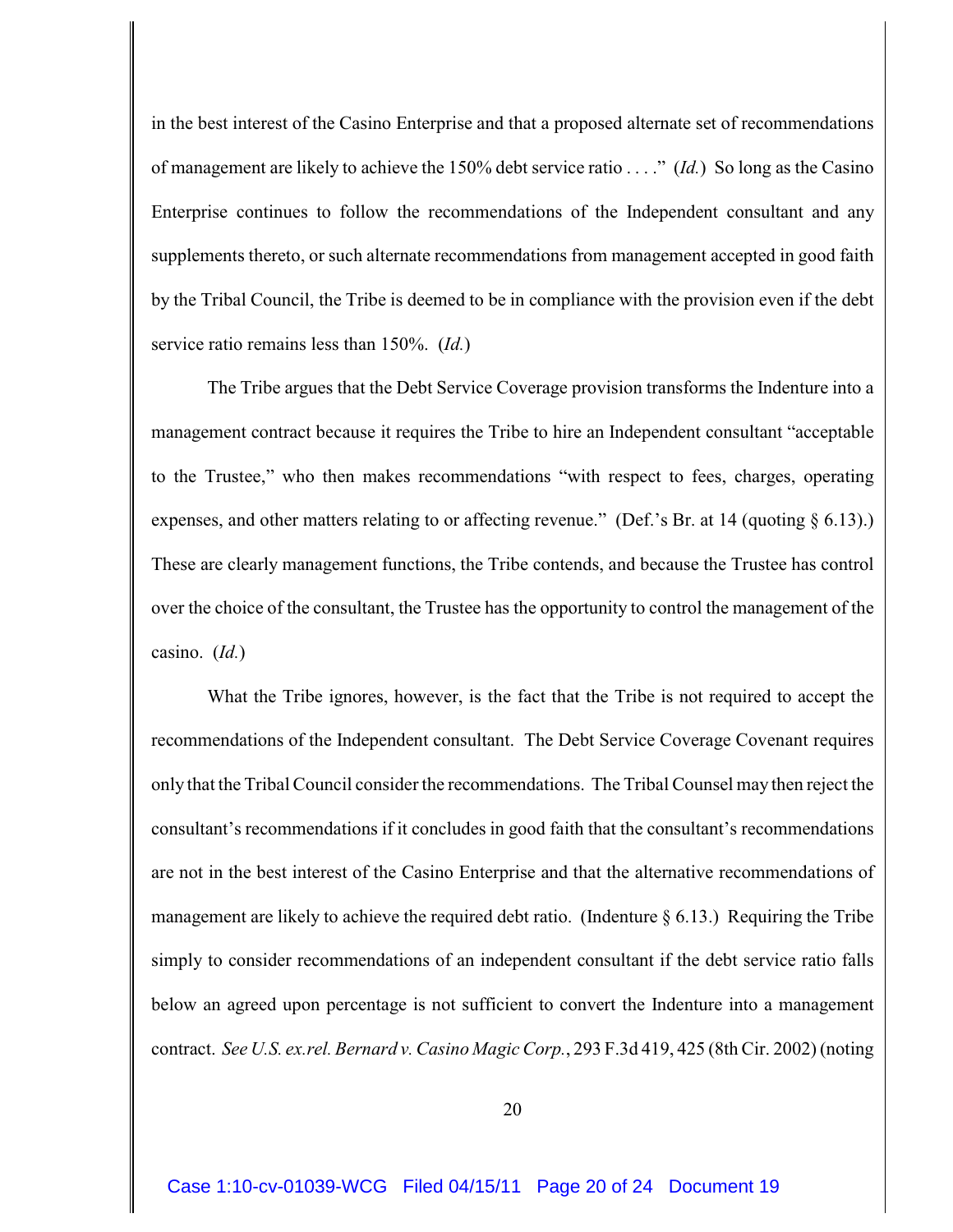that provision mandating compliance with consultant's recommendations would transform a consulting agreement into a management contract). Unlike *Lake of the Torches*, the Tribe is not required to "use its best efforts to implement the recommendations of the management consultant within ninety (90) days . . . ." 677 F. Supp.2d at 1060, n. 1. For this reason, the Debt Service Coverage Covenant does not convert the Indenture into a management contract.

Lastly, the Tribe contends that the Capital Expenditures provision transferred management control over the gaming operations to the Trustee so as to render the Indenture a management contract. Under the Capital Expenditures provision of the Indenture, the Tribe agreed to make monthly deposits of \$41,667 into a capital expenditures account and to spend at least \$1 million on casino capital expenditures every two years. (Indenture  $\S$  5.04.) The Tribe argues that this provision "not only dictates how much it must spend in capital expenditures, and when it does so, but it also limits the Tribe's discretion over what it spends the money on." (Def.'s Br. at 10.) The Tribe also argues that it can access the money in the capital expenditure account only with the permission of the Trustee. As a result, the Tribe argues that the provision gives the Trustee control over the Tribe's ability to even buy new equipment, which is part of the gaming operation. To the extent it removes control over part of the Tribe's gaming operation, the Tribe argues, the Indenture must be considered a management contract. (*Id.*)

As the NIGC's General Counsel noted, however, the Tribe is not required to obtain approval from either the Trustee or the Bondholders in order to make capital expenditures. In this respect also, the Indenture in this case is unlike the one before the court in *Lake of the Torches.* There, the written consent of a majority of the bondholders was required in order for the tribe to spend more than 25% of what was spent on capital expenditures the previous year. (Slade Aff. Ex. S at 4 (citing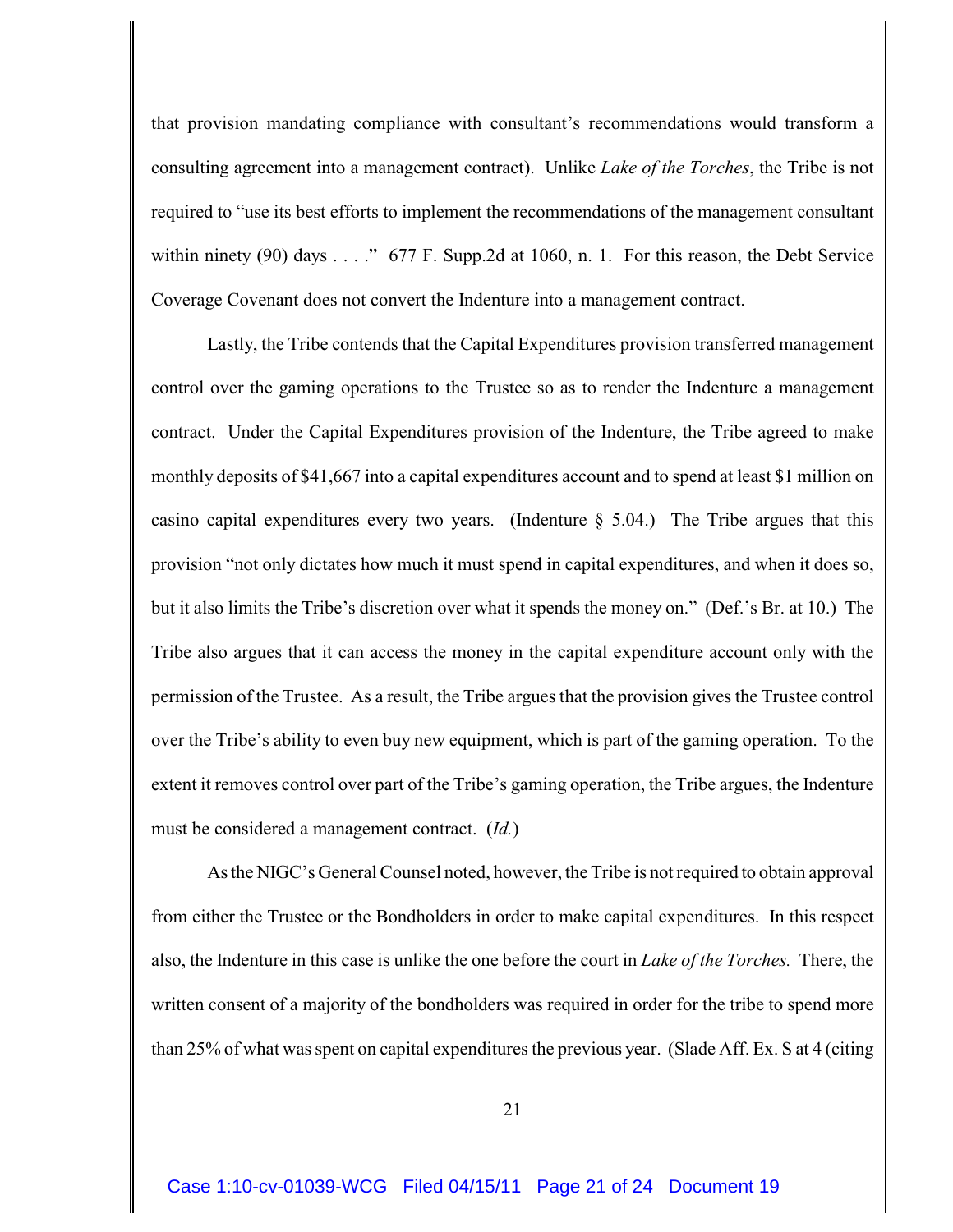*Lake of the Torches*, 677 F. Supp.2d at 1059-60)). Moreover, the fact that the Indenture requires the Tribe to set aside a certain amount for capital expenditures does not give the Trustee control of capital expenditures; it simply means that the Tribe has already agreed that that is the amount it will set aside for that purpose. Finally, the requirement that the Tribe issue a draw request to withdraw funds from the capital expenditure account also does not give control over such expenditures to the Trustee. As the NIGC General Counsel observed, there is no provision giving the Trustee discretion to deny such a request, unless the Tribe is in default, in which case the Trustee has no discretion to transfer funds to the Tribe. (Slade Aff. Ex. S at 6 (citing Indenture  $\S$  8.05.)) In short, while the Tribe agreed that it would spend a certain amount of money on capital expenditures every two years, the Trustee was granted no power to control *how* the Tribe spent such money. The Capital Expenditure provision thus does not turn the Indenture into a management contract.

For all of the foregoing reasons, the Court concludes that the Indenture is not a management contract within the meaning of the IGRA.

## **2. Encumbrance of Indian Lands**

The Tribe also argued in its opening brief that the Indenture is void because it encumbers Indian Lands and therefore required approval of the Bureau of Indian Affairs (BIA) under 25 U.S.C. § 81. In response, Wells Fargo agreed that 25 U.S.C. § 81 prohibits encumbrances on "Indian Lands" for more than 7 years without approval from the Secretary of the Department of the Interior, but noted that the land at issue here is not "Indian Land" within the meaning of that section. The term "Indian Lands" is defined by the statute to mean"lands the title to which is held by the United States in trust for an Indian tribe or lands the title to which is held by an Indian tribe subject to a restriction by the United States against alienation." 25 U.S.C. § 81(a)(1). According to Wells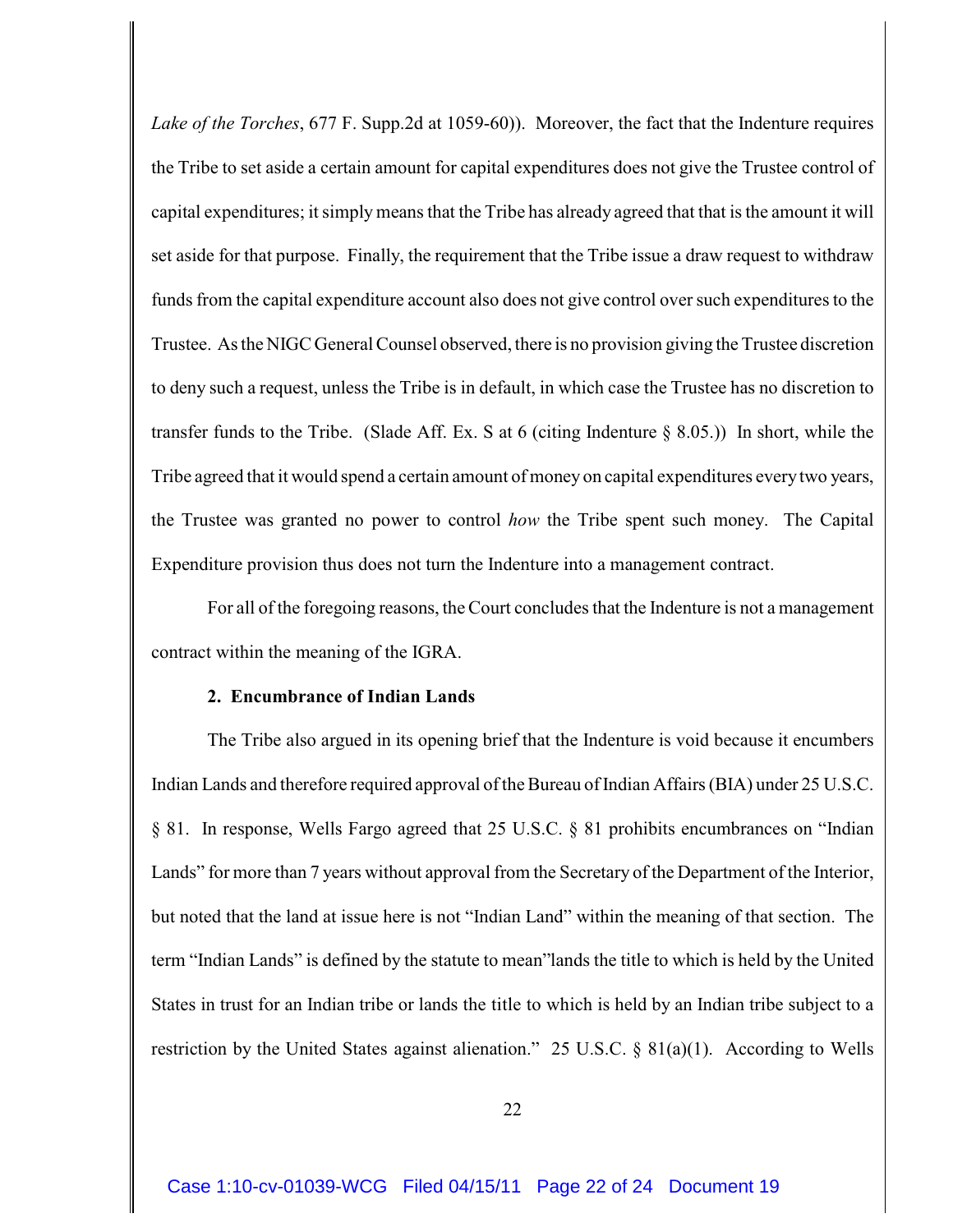Fargo, none of the land subject to the negative pledge in section 6.14 of the Indenture is trust land. Instead, Wells Fargo contends, it is fee land which is not subject to regulation under section 81. Wells Fargo notes that the Tribe apparently agrees since it encumbered the same land with a mortgage to secure the loan for the construction of its hotel.

In addition, Wells Fargo argues that unlike a mortgage, the negative pledge in the Indenture is not an "encumbrance" as that term is defined in the regulations. *See* 25 C.F.R. § 84.002 ("Encumbrances covered by this part may include leasehold mortgages, easements, and other contracts or agreements that by their terms could give to a third party exclusive or nearly exclusive proprietary control over tribal land."). The negative pledge, Wells Fargo contends, "does not give Wells Fargo 'exclusive or nearly exclusive' proprietary control over the subject land and thus, does not constitute an encumbrance for which governmental approval would be necessary." (Pl.'s Resp. at 27.)

The defendants did not reply to Wells Fargo's argument that section 81 did not apply to the Indenture because the subject land did not constitute Indian Lands as that term is defined in that section and because the negative pledge is not an encumbrance. The Court will therefore accept Wells Fargo's argument for purposes of the instant motion. *See Blackwell v. Cole Taylor Bank*, 152 F.3d 666, 673 (7th Cir. 1998) ("[S]ilence about facts does constitute a waiver of the specific factual contentions made by the opposing party in a brief filed earlier.") (citing *Hardy v. City Optical, Inc.*, 39 F.3d 765, 771 (7th Cir. 1998)). The failure to obtain the approval of the Secretary of the Department of the Interior for the Indenture therefore does not render it void and the Tribe's waiver of sovereign immunity is valid.